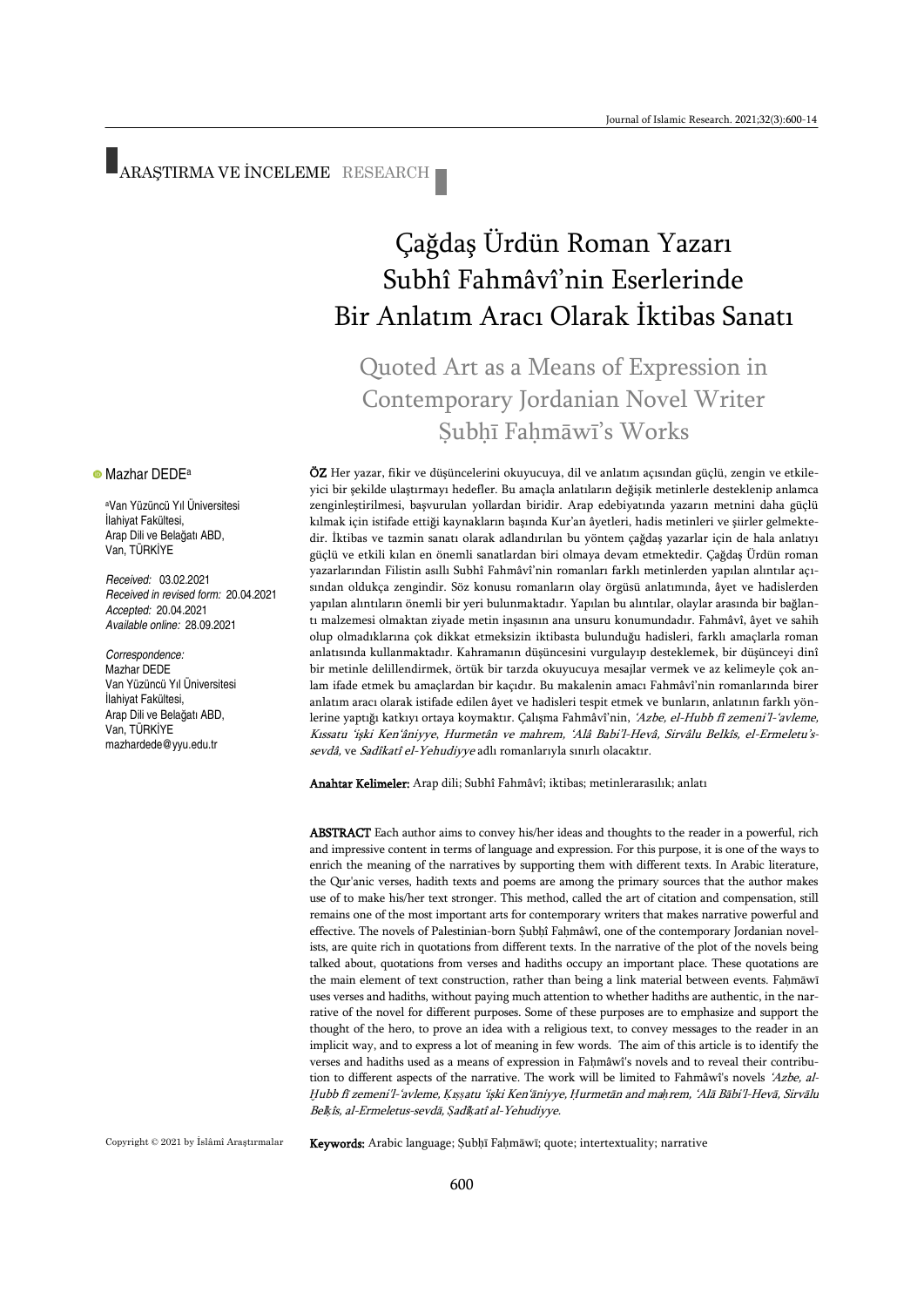$\overline{a}$ 

### EXTENDED ABSTRACT

Each author aims to convey his/her ideas and thoughts to the reader in a powerful, rich and impressive content in terms of language and expression. For this purpose, it is one of the ways to enrich the meaning of the narratives by supporting them with different texts. In Arabic literature, the Qur'anic verses, hadith texts and poems are among the primary sources that the author makes use of to make his/her text stronger. This method, called the art of citation and compensation, still remains one of the most important arts for contemporary writers that makes narrative powerful and effective. The novels of Palestinian-born Şubḥī Faḥmāwī, one of the contemporary Jordanian novelists, are quite rich in quotations from different texts. Faḥmāwī appears before the reader with a text that kneads his narrative with jahiliyya poems, modern poems, lyrics, idioms, proverbs, jokes, stories and other elements of the genre of verse and prose. In this way, the reader feels an atmosphere of navigation between different texts, passing through nested windows. In the narrative of the plot of events of these novels, quotations from verses and hadiths also have an important place. Whether they are conservative or not, quotations from the Qur'an and hadith texts are of great importance in the works of Arab literati. These two sources, whether in classical or modern works, have been and continue to be among the most referenced sources. The novel, which is considered a Modern genre, also gets its share of this. Arab novelists cite verses and hadith to the extent they see it necessary. In this way, the novel text is both verbally and syntactically enriched with different elements, as well as semantically supported and more strongly presented to the reader. The verses and hadiths used here perform very important functions in terms of words and meaning in the text. In short, these quotations are the main element of text construction, rather than being a link material between events. A quoted verse or hadith can be an argument that strengthens the thought put forward by one side in a debate between the two fictitious characters, as well as an attempt to quote religious texts to a comment on a religious issue. In addition, quotations from these sources may also be intended to be an example of the language preferred by a segment of society for different purposes. Faḥmāwī uses verses and hadiths, without paying much attention to whether hadiths are authentic, in the narrative of the novel for different purposes. Some of these purposes are to emphasize and support the thought of the hero, to prove an idea with a religious text, to convey messages to the reader in an implicit way, and to express a lot of meaning in few words. The aim of this article is to identify the verses and hadiths used as a means of expression in Faḥmāwī's novels, to evaluate the verses and hadiths quoted in terms of context and to reveal their contribution to different aspects of the narrative. Subhî Fahmâwî has more than ten novels. But the work will be limited to Fahmâwî's novels 'Azbe, al-*Ḫ*ubb fī zemeni'l- 'avleme, *Ḳ*ı*ṣṣ*atu 'işki Ken'āniyye, *Ḥ*urmetān and ma*ḥ*rem, 'Alā Bābi'l-Hevā, Sirvālu Bel*ḳ*îs, al-Ermeletus-sevdā, *Ṣ*adî*ḳ*atî al-Yehudiyye.

 $\parallel$ ilistin asıllı Ürdünlü roman ve hikâye yazarı Subhî Fahmâvî (صبحي فحماوي), romanlarında genellikle 1948 ve 1967 yıllarında yaşanan olaylardan sonra mülteci durumuna düşmüş Filistinlilerin yaşadıkları sorunları işlemektedir. Arap toplumunda kadının yaşadıkları sıkıntılar, modern çağın beraberinde getirmiş olduğu sorunlar ve toplumsal cinsiyet çatışması gibi meseleler de Fahmâvî'nin romanlarında öne çıkan konulardır. Bu ve buna benzer güncel başlıklar, genel olarak birçok çağdaş Arap roman yazarı tarafından işlense de Fahmâvî'yi farklı kılan, romanlarında tercih ettiği dil ve anlatım üslûbudur. Yazar, ele aldığı konuyla ilgili düşüncelerini okuyucuya aktarırken farklı anlatım imkanlarından yararlanmaktadır. Bu açıdan bakıldığında yazarın romanlarının Câhiliyye veya modern şairlerin şiirleri, şarkı ve türkü sözleri, atasözü, deyim, fıkra, hikâye ve hikmetli sözler açısından oldukça zengin olduğu görülmektedir. Anlatımını güçlü kılmak, düşüncelerini vurgulamak ve okuyucunun ilgisini çekmek amacıyla lafız, mana ve mecazla ilgili sanatlardan geniş bir şekilde faydalanmaktadır. Yazarın en fazla başvurduğu sanatların başında iktibas sanatı gelmektedir. F

Klasik kaynaklarda tazmin konusu içinde işlenen<sup>ı</sup> iktibas, sözlükte "*ateşten köz almak; birinden ilim* veya bilgi almak, birinin ilminden istifade etmek" anlamlarına gelmektedir.<sup>2</sup> İktibas sanatının ıstılâhî anlamı ise şiir veya nesir türlerinde Kur'an-ı Kerim âyetinin ya da hadis-i şerifin tamamının veya bir kısmının âyet veya hadis olduğunu beyan eden herhangi bir ifade kullanmadan alınmasıdır.<sup>3</sup> İktibas sanatı

<sup>&</sup>lt;sup>1</sup> Ziyâuddîn İbnu'l-Esîr, el-Meselu's-sâir fi edebi'l-kâtib ve'ş-şa'ir, thk. Muhammed Muhyiddîn Abdulhamit (Beyrut: Mektebetu'l-'Asriyye, 2010), 2/323; 'Abdul'azîm b. 'Abdulvâhid el-Mısrî İbn Ebi'l-İsba', Tahrîru't-tahbîr fî sınâ'ati'ş-şi'r ve'n-nesr ve bayâni i'câzu'l-Kur'ân, thk. Muhammed Şeref Hafnî (Kâhire: Meclisu'l-A'lâ li'ş-Şuûni'l-İslâmiyye, 1963), s. 140.

<sup>&</sup>lt;sup>2</sup> Muhammed b. Mukarrem İbn Manzûr, *Lisânu'l-'Arab* (Beyrut: Müessesetu'l-A'alemî li'l-Matbu'at, 2005), 1/3119; Ebu Nasr İsmâîl b. Hammâd el-Cevherî, es-Sıhâh, thk. Muhammed Muhammed Tâmir vd. (Kâhire: Dâru'l-Hadîs, 2009), s. 911; Ahmet ez-Ziyât - İbrahim Mustafa, el-Mu'cemu'l-vesît (Tahran: Bakrî, ts.), s. 710.

<sup>&</sup>lt;sup>3</sup> Celâluddîn el-Kazvînî, el-Îdâh fî ulumi'l-belâğe (Beyrut: Dâru'l-Kutubi'l-'Îlmiyye, 2003), 312-313; Sâdeddin Taftâzânî, Muhtasaru'l-me'ânî (İstanbul: Salah Bilici Kitabevi, 1977), s. 450-451; Ali el-Cârim - Mustafa Emin, el-Belâgatu'l-Vadiha (Sam: Dâru'l-Ma'arif, 2008), s. 354-356; Fahruddîn Muhammed b. Ömer er-Râzî, Nihâyetu'l-Îcâz fî dirâyeti'l-i'câz, thk. Nasrullah Hacımüftüoğlu (Beyrut: Dâru Sadr, 2004), s. 173.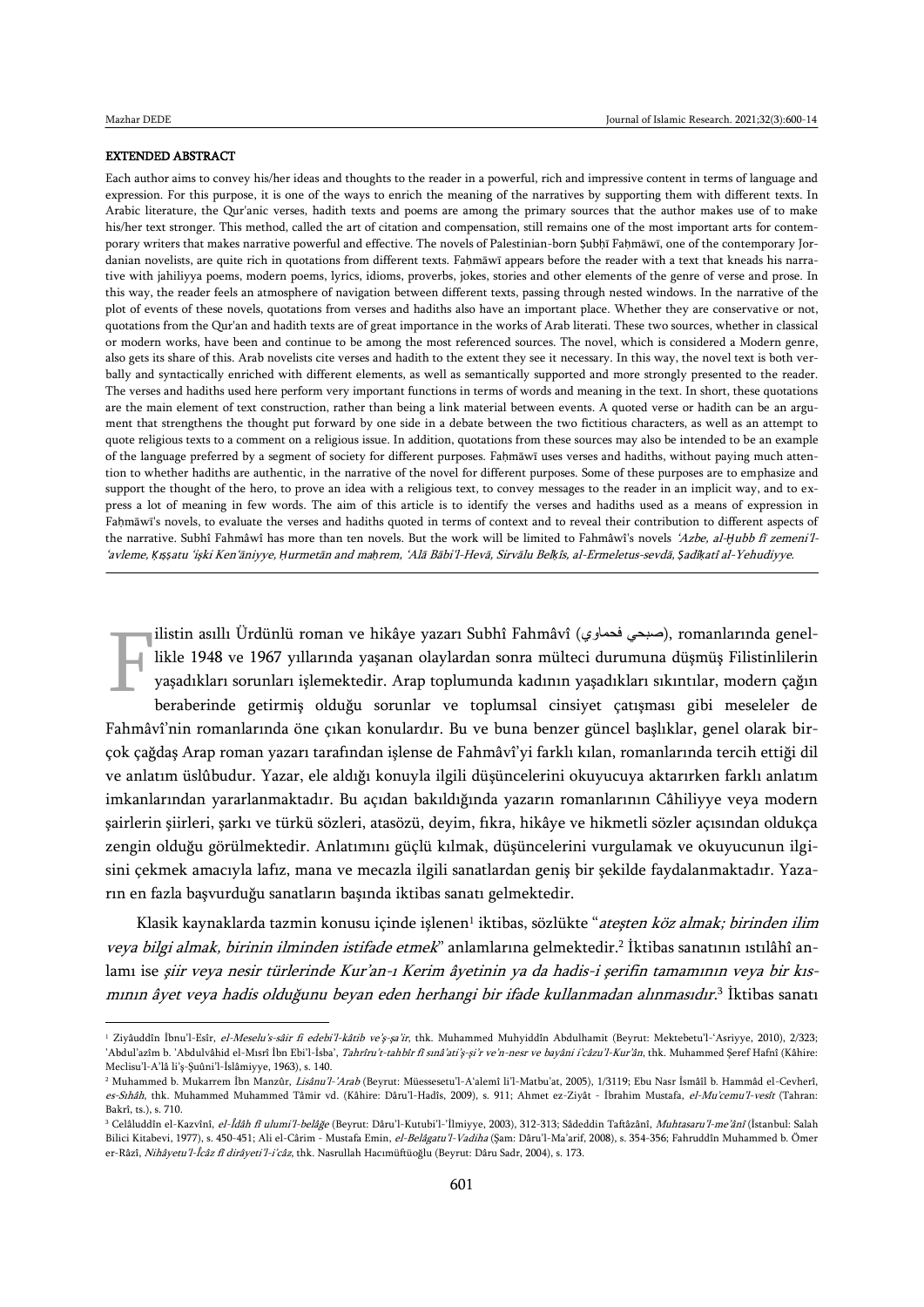hem anlama hem de lafza yönelik bir sanattır.<sup>4</sup> Diğer ilim dallarından alıntı yapmanın iktibas kapsamına girip girmeyeceği ya da iktibasın fikhî hükmü gibi konular farklı çalışmalarda<sup>5</sup> ele alınmıştır. Burada aynı konuları tekrar etmeyeceğiz. Ancak şair veya nasirin, anlatımda iktibas sanatına neden ihtiyaç duyduğu konusu oldukça önemlidir.

Belagat ve fesahat açısından metinler arasında önemli farklar bulunmaktadır. Yazar, ifadeye canlılık ve güzellik katmak, yeni anlamlar elde etmek, sözü pekiştirmek ve ifadeyi lafzen süslemek amacıyla bu özelliklere sahip farklı metinlere başvurma ihtiyacı duyar.<sup>6</sup> Bu metinlerin başında Kur'an-ı Kerim ve hadisler gelmektedir. Çünkü Kur'an, hem sözel hem sözdizimsel ve hem anlamsal olarak ifadenin zirvesidir. Onun sahip olduğu edebî teknikler, sessel özellikler ve insanın ruh dünyasına hitap edip insanı dinlendiren fesahat ve belagat ifadeleri ile bezenmiş üslûbu, beşer üslûbunun fersah fersah üstünde bir özelliktedir.<sup>7</sup> Kur'an-ı Kerim, başta beyân ilmi olmak üzere belagat ilimleri açısından mucizdir.<sup>8</sup> Bu anlamda Kur'an, kendisini şöyle anlatmaktadır:

> قُلْ لَّئِنِ اجْتَمَعَتِ الإِنسُ وَالْجِنُّ عَلَى أَن يَأْتُواْ بِمِثْلِ هَذَا الْقُرْ آنِ لاَ يَأْتُونَ بِمِثْلِهِ وَلَوْ كَانَ بَعْضُهُمْ لِبَعْضٍ ظَهِيرً ١. ْ ْ **ٔ** ْ **ٔ** ْ

"De ki: And olsun, bu Kur'an'ın bir benzerini ortaya koymak amacıyla insanlar ve cinler bir araya gelseler, birbirilerine destek de olsalar, onun bir benzerini getiremezler.'<sup>8</sup>

Beyân ve belâgat alanında Arapların zirvede olduğu bir dönemde nazil olan Kur'an'da gerek edebî açıdan gerek mana açısından Kur'an'ın sahip olduğu üslûbu vurgulayan ve insanların bir benzerini getirmeleri konusunda meydan okunduğu başka âyetler de bulunmaktadır.<sup>10</sup> Bütün bu âyetler ışığında Kur'an'ın hem lafız hem de mana açısından eşsiz özelliklere sahip olduğunu ve beşerin bu seviyeyi yakalamasının hiçbir zaman mümkün olamayacağını söylemek mümkündür. Bu açıdan düşünüldüğünde sanatçıların metinlerinde âyetten istifade etmeleri, eserlerini hem lafız hem de mana açısından değerli kılmaktadır.

Konuşmalarının ilahi bir nizama bağlı olup vahiyle konuşan<sup>11</sup> peygamberin kullanmış olduğu dil ve üslûp da normal insanın sahip olduğu dil ve üslûp aynı değildir. Hz. Peygamber bu konuda kendisini, az k*elimeyle derin ve zengin manalar ifade eden anlamında<sup>ı2</sup> cevâmiu'l-kelim* olarak nitelendirmektedir.<sup>13</sup> Bununla birlikte sözün muhatap üzerinde büyüleyici bir etkisinin olduğunu vurgulayan<sup>14</sup> Hz. Peygamber, konuşmalarında birtakım hususiyetlere de ayrıca dikkat etmiştir.<sup>15</sup> Peygamberin sahip olduğu bu özellikler göz önünde bulundurulduğunda, insanların söz söyleme alanında kendilerinden daha yetkin kaynaklara başvurmaları anlaşılabilir bir hal almaktadır.

<sup>4</sup> Mehmet Akif Özdoğan, Arap Dili ve Belâgatında Lafız ve Anlam İlişkisi (İstanbul: Ensar Neşriyat, 2018), s.244.

<sup>&</sup>lt;sup>5</sup> Abdussamed Yeşildağ, "Arap Şiirinde Ayet İktibası", *Şarkiyat Mecmuası*, 2015, sayı: 27, s. 47-49.

<sup>6</sup> el-Cârim - Emin, el-Belâgatu'l-Vadiha, s. 356.

<sup>7</sup> Yaşar Acat, Kur'an'ın Gramer Yapısına Oryantalist Yaklaşımlar: Kur'an'da Arap Grameriyle Bağdaşmadığı İddia Edilen Hususlar Hakkında Bir Araştırma (Ankara: Gece Kitaplığı Yayınları, 2019), s.30.

<sup>&</sup>lt;sup>8</sup> Ibnu'l-Esîr, *el-Meselu's-sâir fi edebi'l-kâtib ve'ş-şa'ir*, 2/323; Nurettin Turgay, *Arap Dili, Belâgatı ve Kur'ân*, (ed. Mehmet Deri), (Izmir: Tibyan Yayıncılık, 2015), s. 63-70.

<sup>9</sup> el-İsrâ 17/88.

<sup>10</sup> el-Kasas 28/49-50; Hûd 11/13; Yûnus 10/37-38.

 $11$  en-Necm 53/3,4.

<sup>&</sup>lt;sup>12</sup> M. Yaşar Kandemir, "Cevâmiu'l-Kelim", *TDV İslâm Ansiklopedisi*, İstanbul 1993, c.7, s.440.

<sup>&</sup>lt;sup>13</sup> Muhammed b. İsmail el-Buhârî, *Sahîhu'l-Buhârî* (Beyrut: Daru'l İbn Kesîr, 2002), "Cihâd" 122.

<sup>&</sup>lt;sup>14</sup> el-Buhârî, Sahîhu'l-Buhârî, "Tıb" 47; b. Haccâc Müslim, Sahîhu Müslim, thk. Muhammed Fuâd Abdulbakî (Beyrut: Dâru'l-Kutubi'l-'İlmiyye, 1991)"Cuma" 47; Ebû Dâvûd es-Sicistânî, es-Sünen, thk. Şuayb Arnavut vdğr., (Beyrût: Dâru'r-Risâleti'l-'Âlemiyye, 2009)"Edeb" 94; Ebu Osman 'Amr b. Bahr el-Câhız, el-Beyân ve't-tebyîn, thk. Abdusselam Muhammed Harun (Kâhire: Mektebet'l-Hancı, 1998), 1/349.

<sup>&</sup>lt;sup>15</sup> Hızır Yağcı, "Hz. Peygamberin İnsanları Etkileyen Davranış Modelleri", Gaziosmanpaşa Üniversitesi İlahiyat Fakültesi Dergisi, 2017, c. 5, sayı:1, s. 3.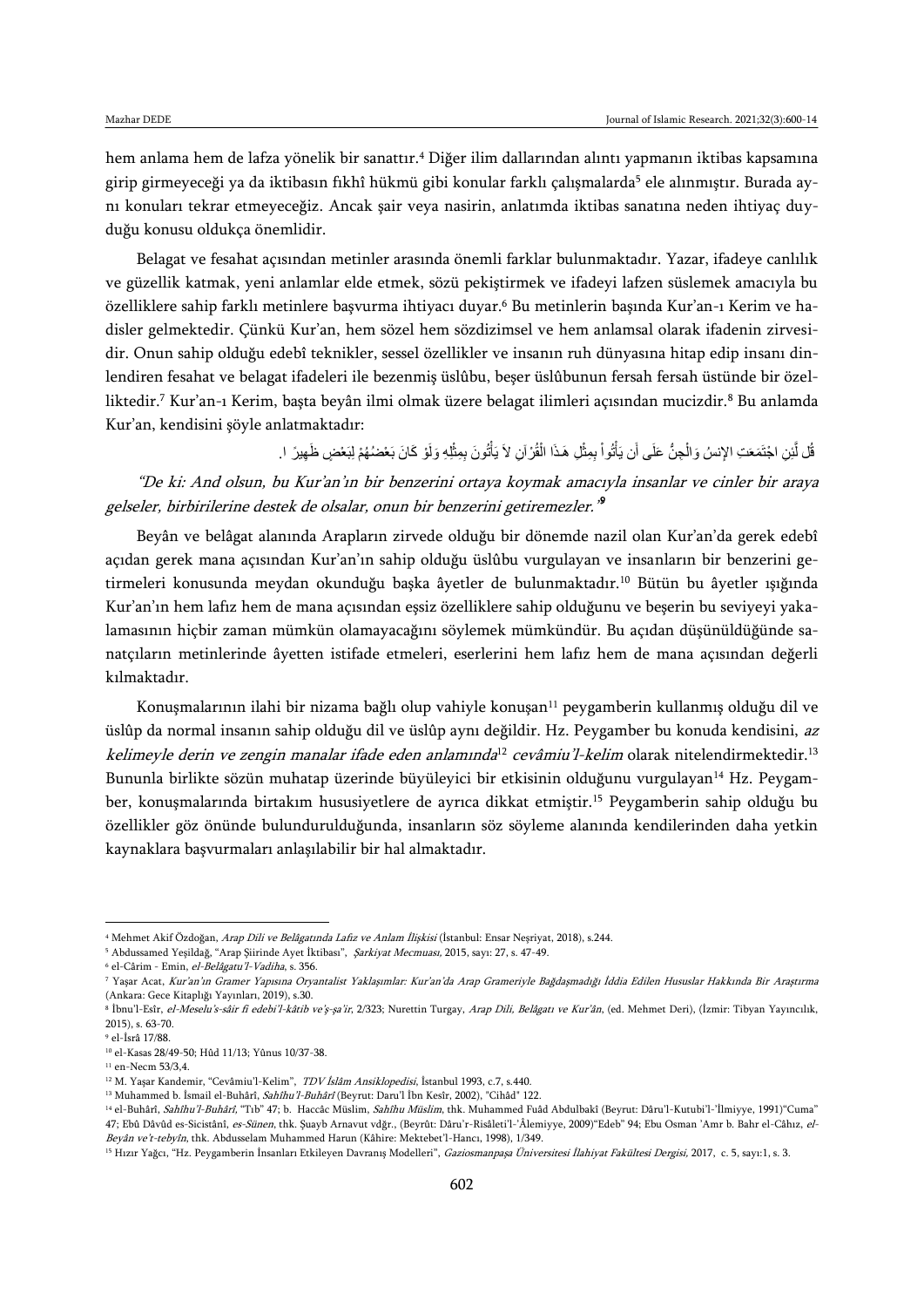İnsanlar ister sözlü ister yazılı olsun düşüncelerini ifade ederken sözlerini başta ilahi kelam olmak üzere farklı metinlerle destekleme ihtiyacı hissederler. Böylelikle dile getirilen düşüncenin sahip olduğu anlam zenginleştirilmiş olur. Fahmâvî de istisnasız tüm romanlarında başta Kur'an-ı Kerim ve hadis olmak üzere şiir, şarkı ve diğer türlerden faydalanmaktadır. Ancak bir şeyi başka bir şeyin içine almak, ona dahil etmek; şiir, atasözü, hikmetli sözlerin veya başkasına ait güzel bir sözün tamamının veya bir kısmının alıntılanması ve metinde kullanılması olarak tanımlanan<sup>16</sup> tazmin konusu başka bir çalışmanın konusu olabileceğinden ötürü, burada yazarın romanlarında yaptığı iktibas konusu üzerinde durulacak, diğer konulara girilmeyecektir.

## ÂYETLERDEN YAPILAN İKTİBASLAR

Fahmâvî, kurguyu metne dökerken âyetlerden çokça iktibasta bulunmaktadır. Ele aldığımız romanlarında yüze yakın âyetten istifade eden yazar, âyetleri anlatımın inşasında birer öğe olacak şekilde ele almaktadır. Anlatıcı kahraman vasıtasıyla âyet, anlatı bağlamı ile bütünsellik arz edecek şekilde metne yerleştirilmektedir. Zaman zaman anlatıcı kahraman, okuyucuya çok şey anlatmak istemekte, ancak bunların hepsini lafza dökmesi mümkün olamamaktadır. Bu durumlarda âyetten istifade ederek vermek istediği mesajı vermektedir.

Hurmetân ve mahrem romanının baş kahramanlarından Ebû Gâzî, Mâcide, Tağrîd ve Ebû Mehyûb arasında geçen bir konuşmada Filistin halkının mülteci kamplarında yaşadıkları sorunlar tartışılmaktadır. Ebû Gâzî, Filistinlilerin kamplarda yaşadıkları zamanın "Sirâtü'l-müstakîm" günü olduğunu vurgularken Filistinlilerin buralarda ateşe yakıt yapıldığını ve bunun da sadece Filistinlilere reva görüldüğünü .<sup>17</sup>getirmektedir dile ile ifadesi النار التي وقودها الناس والحجارة

> فَاتَّقُو اْ النَّارَ ۖ الَّتِي وَقُودُهَا النَّاسُ وَالْحِجَارَةُ أَعِدَّتْ لِلْكَافِرِينَ ۚ. ْ َّ ْ

### "İnkarcılar için hazırlanmış ve yakıtı insanlar ile taşlar olan ateşten sakının". 18

Burada yazar, anlatıcı kahraman vasıtasıyla Kur'an'ın insanların geneli için tehdit ve korkutma gayesiyle göz önüne serdiği bir manzarayı, Filistin halkına müşahhas kılarak kullanmaktadır. Anlatılmak istenen ise yaşanılan dünyada başta besin ve mesken olmak üzere insanı yutan bir ateş misali bazı sıkıntıların yaşandığı ancak tüm dünyanın, bunlara beraber göğüs germesi gerekirken bu ateşe yakıt olmanın sadece Filistinlilerin payına düştüğüdür. Dolayısıyla Kur'an'da kıyamette yaşanılacak bir durumun Filistinlilerin bu dünyada yaşamaya başladıkları ifade edilmiştir. Söz konusu romanda on beşe yakın âyetten iktibasta bulunulmuştur.<sup>19</sup> Ancak aynı bağlamda kullanılan âyetlerden ziyade anlatıma farklı yönlerle katkıda bulunmuş örnekler verilmekle yetinilecektir.

Söz konusu romanda, kurgunun sonlandırılması üslûbu diğer romanlarda takip edilen üslûptan çok farklıdır. Bütün anlatıların sonunda okuyucuyu bekleyen bir sürprizin olduğunu söyleyenleri<sup>20</sup> Fahmâvî bu romanda haklı çıkarmış gibidir. Yazar, roman kurgusunu kitabın son kısmında "roman bitti" ibaresi ile sonlandırır. Ancak hemen sonrasında yeni bir başlıkla<sup>21</sup> anlatı devam eder. Burada romanın ana kahramanları olan Mâcide, Tağrîd ve Ebû Mehyûb hayal dünyasından gerçek dünyaya geçerek yazarın kar-

<sup>&</sup>lt;sup>16</sup> el-Kazvînî, el-Îdâh fî ulumi'l-belâğe, s. 316; Taftâzânî, Muhtasaru'l-me'ânî, s. 452; Îbn Ebi'l-İsba', Tahrîru't-tahbîr, s. 140.

<sup>&</sup>lt;sup>17</sup> Subhî Fahmâvî, Hurmetân ve mahrem (Beyrut: Dâru'l-Fârâbî, 2010), s. 178.

<sup>18</sup> el-Bakara 2/24.

<sup>19</sup> Fahmâvî, Hurmetân ve mahrem, s. 19, 35, 85, 99, 112, 133, 156, 178, 193, 204, 241, 260.

<sup>&</sup>lt;sup>20</sup> Terry Eagleton, *Edebiyat Nasıl Okunur*, çev. Elif Ersavcı, (İstanbul: İletişim Yayınları, 2015), s. 30.

<sup>21</sup> Fahmâvî, Hurmetân ve mahrem, s. 257.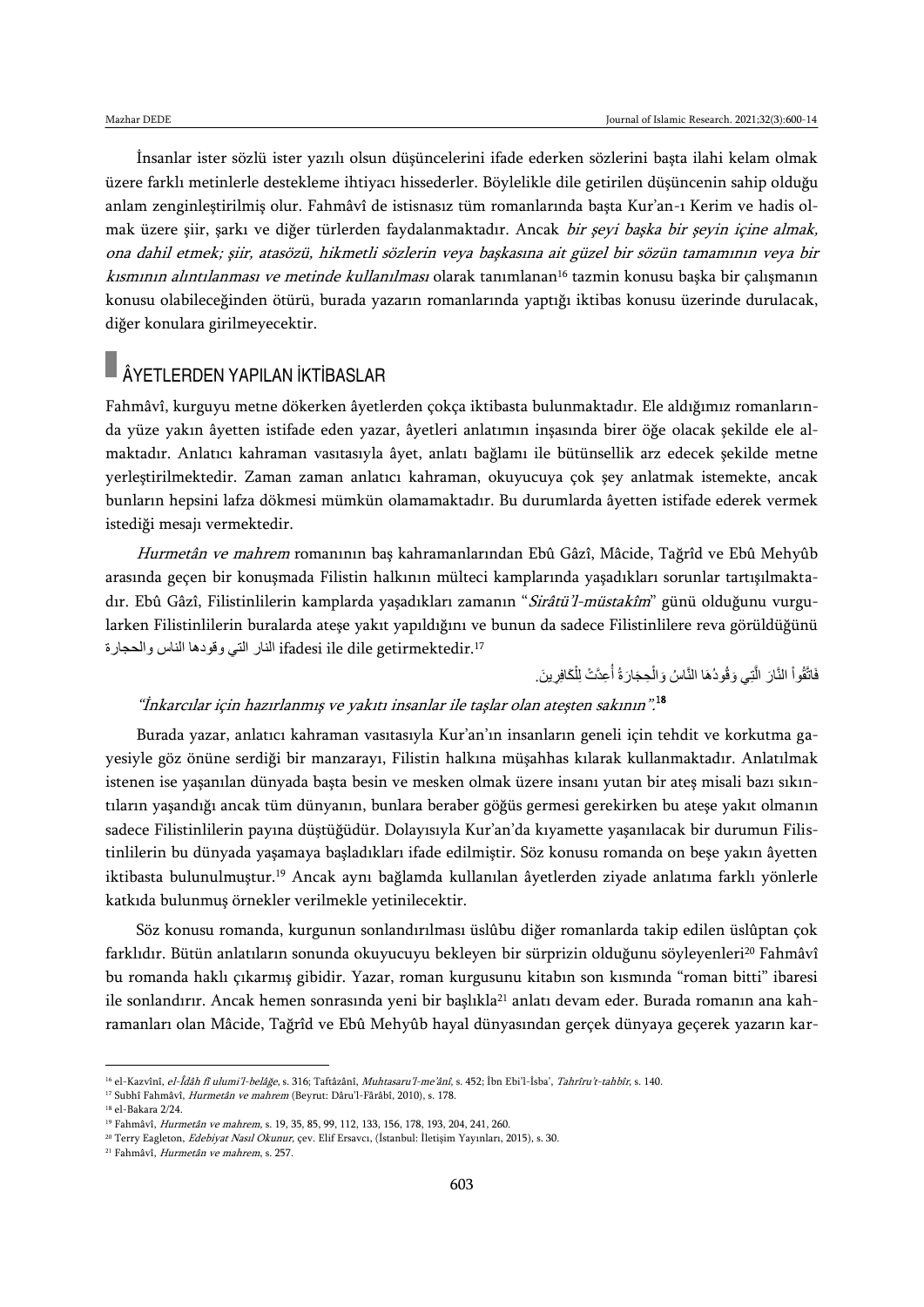şısına dikilip kurguyu sonlandırma tarzı hakkında ona hesap sormaya başlarlar. Yazar, karakterleri birer kurgudan yaratmışken onların canlanmalarını فَأَلْقَاهَا فَإِذَا هِيَ حَيَّةٌ تَسْعَى *Onu attı. Bir de ne görsün, o akıp gi-*ْ *den bir yılan oluvermiş."* <sup>22</sup> Âyetinde geçen (حية تسعى) ifadesi ile dile getirmektedir.<sup>23</sup> Ondan hemen sonra ise yaratmanın en güzelinin Allah'a ait olduğu yine âyetten (فَتَبَارَكَ اللَّهُ أَحْسَنُ الْخَالِقِينَ) "*Yapıp yaratanların en* ً<br>ا ْ *güzeli olan Allah'ın şanı yücedir.*<sup>24</sup> iktibas edilerek vurgulanır.<sup>25</sup>

Yazar, el-Hubb fî zemeni'l-'avleme adlı romanın girisinde bu eseri kaleme alma sebebini izah ederken, âyetten iktibasta bulunmaktadır. Kendisine bu kitabı yazma telkininde bulunanın Sa'düddîn soyundan olan ve metafizik âlemde yaşayan bir cin olduğunu dile getirmektedir. Eserine el-Hubb fî zemeni'l-'avleme ismini verenin de bu cin olduğunu ifade eden yazar, söz konusu cinin, zihnine yerleştiğini ve oradan ona telkinlerde bulunduğunu söylemektedir. Ayrıca cinin, romanın isimlendirmesi başta olmak üzere romanda anlatılacak olay örgüsünün ve "'atebe" olarak adlandırılan<sup>26</sup> diğer tüm özelliklerin sorumluluğunun kendisine ait olduğunu belirttiğini ifade etmektedir. Yazarın anlattığına göre zihnine yerleşip ona telkinlerde bulunan cin, ona "sen sadece benim söylediklerimi yaz." demiş ve olay kahramanlarının bile kendisi tarafından belirleneceğini kendisine iletmiştir. Bu yönlendirmelerle kitabını isimlendirdiğini ifade eden yazar, anlatının yazımına başladığında olay örgüsünün yazımı hakkında hiçbir fikir sahibi olmadığını ancak kendisinin zihnindeki cinin sadece elçisi olduğunu dile getirmektedir. Dolayısıyla elçinin de hiçbir sorumluluk taşımadığını ve elçiye düşenin sadece verilen mesajları ulaştırması gereken yere ulaştırmak olduğunu belirtmiştir. Bunu ifade ederken cinin kendisine "sen sadece sana söylenenleri yaz gerisine karışma, elçiye düşen sadece açık tebliğdir البالغ إال الرسول على وما dediğini söylemektedir.<sup>27</sup> Bu ifade Kur'an'da iki yerde<sup>28</sup> şu şekilde geçmektedir:

وَمَا عَلَى الرَّسُولِ إِلَّا الْبَلَاخُ الْمُبِينُ "Elçiye düşen sadece açık bir şekilde anlatmaktır." ْ ْ ן<br>ְ

Cinlerin, yazara ilham verdiğini ve ona çeşitli şekillerde telkinlerde bulunduğu Câhiliyye Arap şiirinde önemli bir olgudur. Bu durumun, şair ve okuduğu şiirinin halk nezdinde değer kazanmasına ve itibar görmesine neden olduğu bilinmektedir.<sup>29</sup> Buradan hareketle Fahmâvî'nin, bu inanıştan etkilendiğini ve Câhiliyye şairine has olan bir durumu kendisi için dile getirdiğini söylemek mümkündür. Anlatıma henüz daha baştayken hem farklı bir gizem kazandırılmış hem de okurun ilgi ve merakı uyandırılmıştır. Bununla birlikte okurun hayal dünyasına girip kurgunun soyut bir varlık tarafından kendisine ilham edildiği ifade edilerek okur, beklenmedik sonuçlara karşı hazırlıklı hale getirilmiştir. Ayrıca yapılan iktibasla okuyucuya, olay örgüsü, kahramanlar, zaman ve mekân gibi roman unsurlarının kendisi dışında bir varlık tarafından var edildiğini, dolayısıyla kendisinin bu anlamda sadece bir elçi olduğu mesajı verilmiştir. Sonuç olarak roman hakkında okuyucuda meydan gelecek olumlu veya olumsuz kanaatlerden kendisinin mesul olamayacağı âyet ifadesi ile dile getirilmiştir.

Fahmâvî, romanlardaki karakterlerin her birini farklı özelliklere sahip olarak tasarlamaktadır. Küreselleşen dünyada insan ilişkilerinin değiştiğini, sekülerleşmenin bu ilişkileri her yönüyle değişime uğrattığını ve özellikle ticari ilişkilerin gittikçe çarpık bir hal aldığını anlattığı romanında, karakterlerden bazıları etik ilkelere, helal-haram sınırına riayet eden özellikte iken diğer bazıları hiçbir sınır tanımaz ni-

 $\overline{\phantom{a}}$ 

<sup>22</sup> Tâ-hâ 20/20.

<sup>23</sup> Fahmâvî, Hurmetân ve mahrem, s. 260.

<sup>24</sup> el-Muminûn 23/14.

<sup>25</sup> Fahmâvî, Hurmetân ve mahrem, s. 260-261.

<sup>&</sup>lt;sup>26</sup> Muhammed Hasan Abdulmuhsin, el-Bunyetu's-serdiyye fî rivayeti Subhî Fahmâvî (Lazikiyye: Dâru'l-Hivâr, 2011), s. 11.

<sup>&</sup>lt;sup>27</sup> Subhî Fahmâvî, el-Hubb fî zemeni'l-'avleme (Beyrut: Dâru'l-Fârâbî, 2008), s. 12.

<sup>28</sup> en-Nûr 24/54; el-Ankebût 29/18.

<sup>&</sup>lt;sup>29</sup> Mahmut Esat, İslâm Tarihi, çev. Sadi Irmak (İstanbul: Tan Matbaası, 1965), s. 45; Nihad M. Çetin, Eski Arap Şiiri (İstanbul: Kapı Yayınları, 2019), s. 11-12.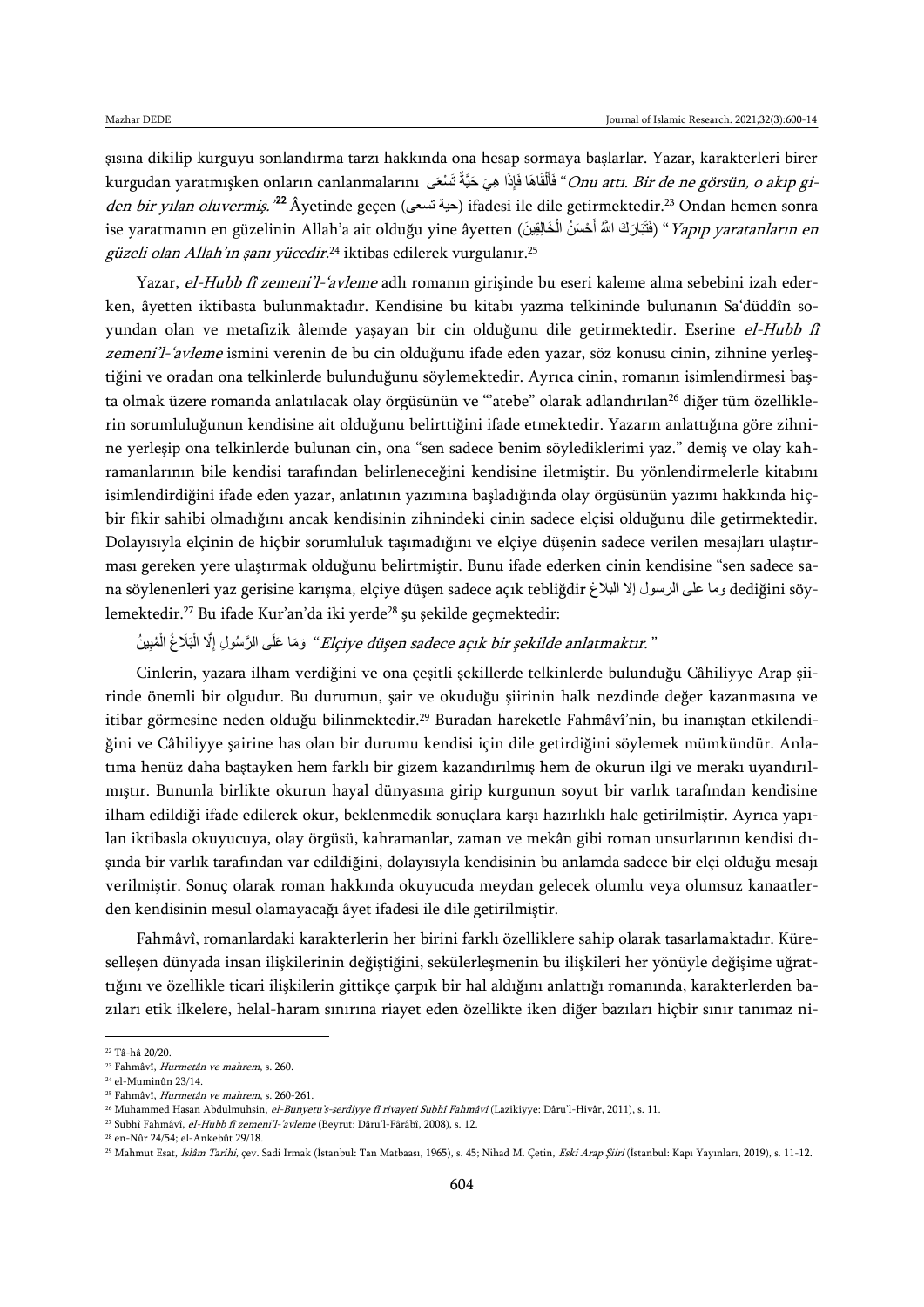teliktedirler. Yazar, söz konusu romanında bu kirli ticari ilişkilerde din dilinin kullanılma tarzını da gözler önüne sermektedir.<sup>30</sup>

Romanda bir yatırım şirketi, zengin insanların paralarını yatırıma dönüştürmek amacıyla onlara 'Avleme denilen bir yerde arsa satmaktadır. Bahsedildiği kadarıyla bu yer teknoloji ile donatılmış gerek alt yapı gerek üst yapı bakımından şehirleşmenin zirveye çıktığı ve modern yapısıyla yüzyılın mühendislik harikası denilebilecek bir modern şehirdir. Orada arsa satın alınmasına vesile olan her müşteri ise buna karşılık bu şehirde özel bir yerde arsa sahibi olmaktadır. Böylelikle insanların birbirilerini teşvik etmekte yarışır hale gelmeleri sağlanmış ve bu durum geniş bir reklam hareketine dönüştürülmüştür.

Konumuzla ilgili olan pasajda yatırım yapması için bir nalburun ikna edilmesi anlatılmaktadır. Bu esnafı ikna etmeye çalışan karakter, para kazanan insanların sürekli olarak kazandıklarını bir yatırıma dönüştürmesi gerektiğini ve mal biriktirmenin dinen de hoş görülmediğini ifade ederek kendisi açısından bir sonuç alma çabası göstermektedir. Burada ikna çabasındaki kahraman, ...فوالذين يكنزون الذهب والفضة ... "*Altın ve gümüş biriktirenler…"*<sup>31</sup> âyetinden iktibasta bulunarak muhataba altın ve gümüş biriktirmemesi gerektiğini, elindeki nakit parasını yatırıma dönüştürmesini tavsiye etmektedir. Bunun bir alışveriş olduğu için helal olduğunu (أَلْبَلُغ وَحَرَّمَ الرِّبَا "A*llah alış-verişi helal faizi ise haram kılmıştır."* َ َ âyeti ile iktibas sanatından yararlanarak anlatmaktadır.<sup>33</sup>

Olay örgüsünde iktibasta bulunulan âyetlerin Kur'an'daki bağlamlarıyla uyuşmadığını ancak romanın konusunu yansıttığını söylemek mümkündür. Roman neredeyse baştan sona kadar, küreselleşen dünyada hayatın her alanına dair gözle görülen yozlaşmayı merkeze almaktadır. Özellikle ticari alanda hayali alışverişler, ülkemizde yakın zamanda görülen saadet zinciri ve çiftlik bank misali aldatmaya dayalı ilişkiler ve bu ilişkilerde kullanılan din dilinin tehlikeli boyutu anlatılmaktadır. Maddi çıkar elde etmek amacıyla âyetlerin bağlamından koparılıp anlamından soyutlanarak kullanıldığı, insanların da buna aldandığı ortaya konulmuştur.

Fahmâvî'nin romanları konu açısından çok renkli olduğu gibi sunuş tekniği de çeşitlidir. Asıl konuyla bir örgü gibi dokuyup harmanladığı tali konulardan biri de mitolojidir. Kıssatu 'işki Ken'âniyye adlı romanda Ken'ânî mitolojisi ve buna dair mitoslar gerçek dünyayla iç içe verilmektedir. Romanın başlangıcında anlatıcı kahraman Ömer, Ugarit mitolojisine göre Tanrı İl ile Tanrıça Aştoret (İştâr)'in kızları ve Rab Ba'l'ın kız kardeşi<sup>34</sup> tanrıça 'Anât'ın kendisine bir mağarada seslendiğini ve kendisine Ken'ânîlerin tarihi ile ilgili bir el yazmasının bir lahitteki yerini gösterdiğini anlatmaktadır. Anlatıcı kahraman da bu yükün kendisine çok ağır geldiğini ve neden bu sorumluluk için kendisinin seçildiğini anlatırken لو عرضت على الجبال لأبين أن يحملنا وحملها الإنسان. إنه كان ظلوما جهولا ifadesi ile âyete gönderimde bu<br>lunmaktadır..<sup>35</sup>

İktibasta bulunulan âyet, ilahî sorumluluğu alan insanın sırtındaki yükün ağırlığından bahsetmekte ve bunu şu şekilde dile getirmektedir:

> إِنَّا عَرَضْنَا الْأَمَانَةَ عَلَى السَّمَاوَاتِ وَالْأَرْضِ وَالْجِبَالِ فَأَبَيْنَ أَن يَحْمِلْنَهَا وَأَسْفَقْنَ مِنْهَا وَحَمَلَهَا الْإِنسَانُ إِنَّهُ كَانَ ظَلُومًا جَهُولًا . َ ْ َ ْ

<sup>30</sup> Fahmâvî, el-Hubb fî zemeni'l-'avleme, s. 247-249.

<sup>31</sup> et-Tevbe 9/34.

<sup>32</sup> el-Bakara 2/275.

<sup>33</sup> Fahmâvî, el-Hubb fî zemeni'l-'avleme, s. 247-248.

<sup>&</sup>lt;sup>34</sup> Samuel Henry Hooke, *Ortadoğu Mitolojisi*, çev. Alâeddin Senel (Ankara: İmge Yayınları, 2002), s.121.

<sup>&</sup>lt;sup>35</sup> Subhî Fahmâvî, Kıssatu 'işki Ken'âniyye (Beyrut: Dâru'l-Fârâbî, 2009), s. 12.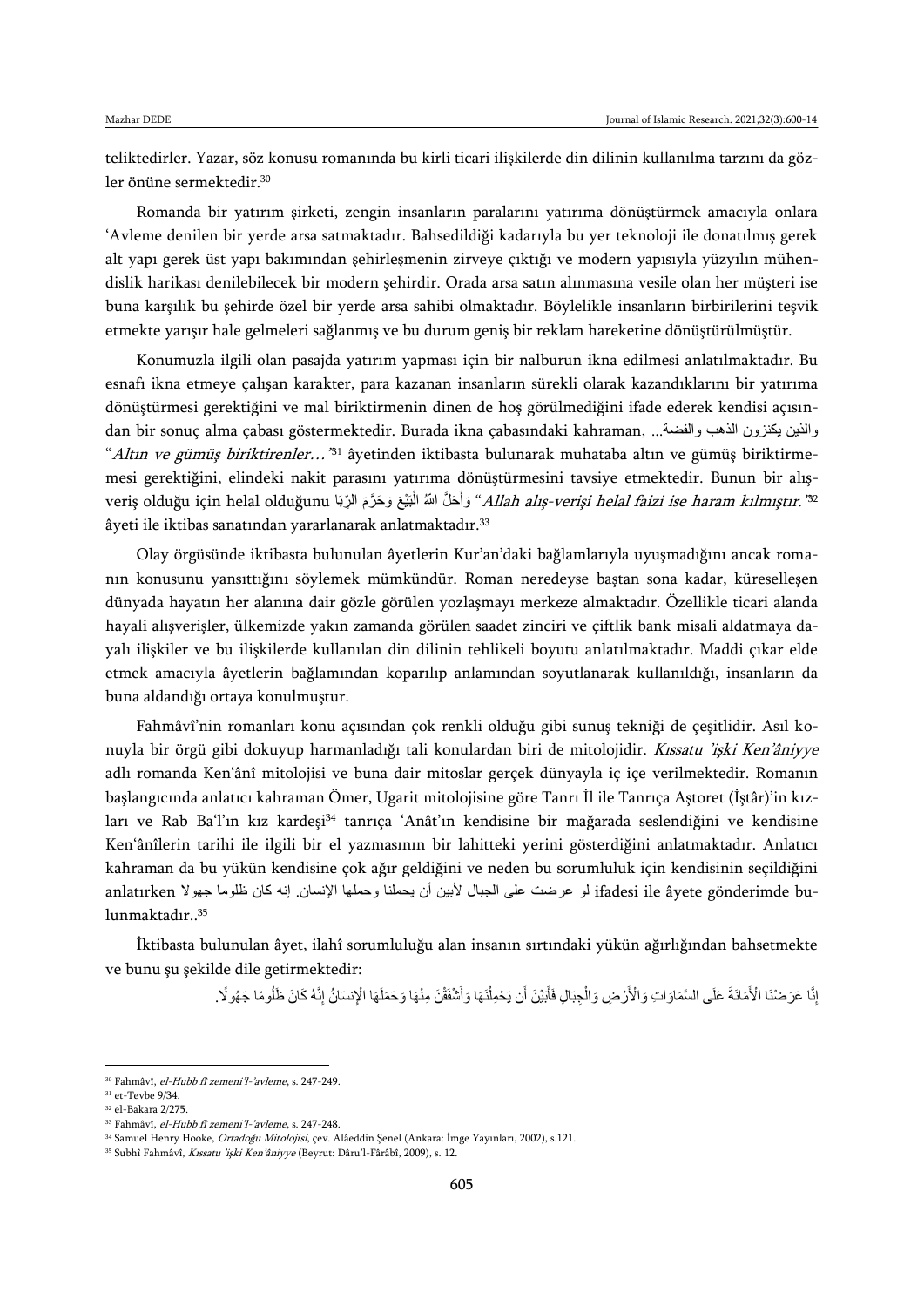"Biz emaneti göklere, yere ve dağlara teklif ettik. Ancak bunlar onu yüklenmek istemediler. Ondan k*orktular. Onu insan yüklendi. Şüphesiz insan çok zalim ve çok bilgisizdir."<sup>36</sup> Âyette vurgulanan ema*net, yükünün ağırlığı ve bu emaneti omuzlayan insanın taşıdığı sorumluluğun büyüklüğüdür. Emanet, riayeti gerektirdiğinden Kur'an bu ismi kullanmıştır. Bu emaneti tüm zayıflığına rağmen insanın omuzladığı vurgulanmıştır. İnsanın yüklendiği emanetin gereğini yerine getiremediğinden ve sonunu düşünemediğinden zalim ve cahil olduğu dile getirilmiştir.<sup>37</sup>

Romanda anlatılan olay örgüsündeki durum, iktibasta bulunulan âyetin ifade ettiği anlamla örtüşmektedir. Anlatıcı kahraman Ömer, tanrıça 'Anât'ın kendisine yüklediği yükün çok ağır olduğunu ve sorumluluğunun fazla olduğunu söylemektedir. Ayrıca manevi olarak büyük olan bu yükün kendisine teklif edilmesinin, kendisinin yararına mı zararına mı olduğunu kestiremediğini de eklemektedir. Kendini bilmez insanların bu emanetin değerini bilmediğini ve rastgele sağı solu kazıp tarihi eser peşinde dolaştıklarını söyleyen Ömer, tarihin sahip olduğu değeri bilen insanların, bu işe emanet gözü ile bakması gerektiğini ve emanetin ise riayeti gerektirdiğini vurgulamaktadır.

Yapılan iktibasın roman kurgusu ve anlatıcı kahramanın anlatımı açısından önemi ve katkısı ise romanın içeriğine dair değerin dile getirilmesine yöneliktir. Âyet, sorumluluk bilincinin ağır bir yük olduğunu dile getirirken, roman kahramanı Ömer de Ken'ânilerin mitolojik tarihine dair bir vesikanın kendisine o oranda yük yüklediğini anlatmak için âyetten iktibasta bulunmuştur. Romanda anlatılanların çok kıymetli olduğu ve bu yükün kendisine uygun görüldüğü âyet ifadesi ile dile getirilmiştir. Böylelikle okuyucunun zihin dünyasında bir karşılaştırma imkânı meydana getirilerek, eldeki el yazmanın değeri belirtilmeye çalışılmıştır.

El yazmayı tanrıça 'Anât'ın yol göstermesiyle insanların varmaya yol bulamadığı ve girmeye cesaret edemediği tenhalıkta ve içinin hiç ışık göremediği karanlıkta bir mağarada bulduğu anlatılırken kahraman, yine iktibas sanatına başvurur. Mağaranın içini tasvir ederken İnsan Sûresi on üçüncü âyet lafzını ال زري فيها شمسأ ولا زمهريرا *"Ne yakıcı güneş görürler ne de dondurucu soğuk.*" kullanmaktadır.<sup>38</sup> Böylelikle hem lafız hem mana açısından daha yetkin, daha fasih ve beliğ bir metinle ifadelerini desteklemiştir.

Başta da ifade ettiğimiz gibi Fahmâvî, Filistinlilerin 1948 ve 1967 yıllarında yaşanılan ve büyük felaket anlamında "Nekbe" olarak isimlendirdikleri<sup>39</sup> olayları romanlarında çokça işlemektedir. Özellikle Filistinli mültecilerin, askeri kamplarda çektikleri ıstırap ve çileler bazı romanların ana konusudur. Bunlardan biri *Sirvâlu Belkîs* adlı romanıdır. Fiziksel ve ruhsal olarak daha güçlü olan erkeklerin bile yaşanılanlara zor tahammül ettikleri kamp yaşantısında kadınların yaşadıklarının anlatıldığı romanda, anlatının hem gerçeğe yakınlaşması hem de yaşanılan durumun vahametinin daha iyi anlaşılması için yazar, belagat sanatlarından yararlandığı gibi farklı metinlerden de alıntılar yapar.

Roman anlatısına göre planlı olarak çok öncesinden hazırlanan kamplarda tek sorun yiyecek ve içecek bulmak değildir elbette. Bunun yanında tüm mahremiyetlerin çiğnendiği, akraba ziyaretlerinin bile yetkililerin iznine bağlı olduğu ve temel ihtiyaçtan fazlasını elde etmenin yasaklandığı bir ortamda mülteciler, farklı birçok sorunla mücadele etmek zorunda kalmışlardır. Yetkililerce belirlenen katı kurallara uymamanın cezası ise tahammül sınırlarını aşmaktadır. Ebû Hadr, bu kampların birinde yaşayan Filis-

<sup>36</sup> el-Ahzâb 33/72.

<sup>37</sup> Nâsırüddîn Ebû Saîd Abdullâh el-Beydâvî, Envâru't-tenzîl ve esraru't-tevîl, thk. Mahmût Abdulkadir el-Arnâvût (Beyrût: Dâru Sadır, 2001), 2/843; Mahmut b. Ömer Zemahşerî, el-Keşşâf (Beyrût: Dâru İbn Hazm, 2012), s. 1074-1075.

<sup>38</sup> Fahmâvî, Kıssatu 'işki Ken'âniyye, s. 14.

<sup>&</sup>lt;sup>39</sup> Nurettin Taşkesen, Nekbe 1948 (İstanbul: Mihrabad Yayınları, 2018), s. 11.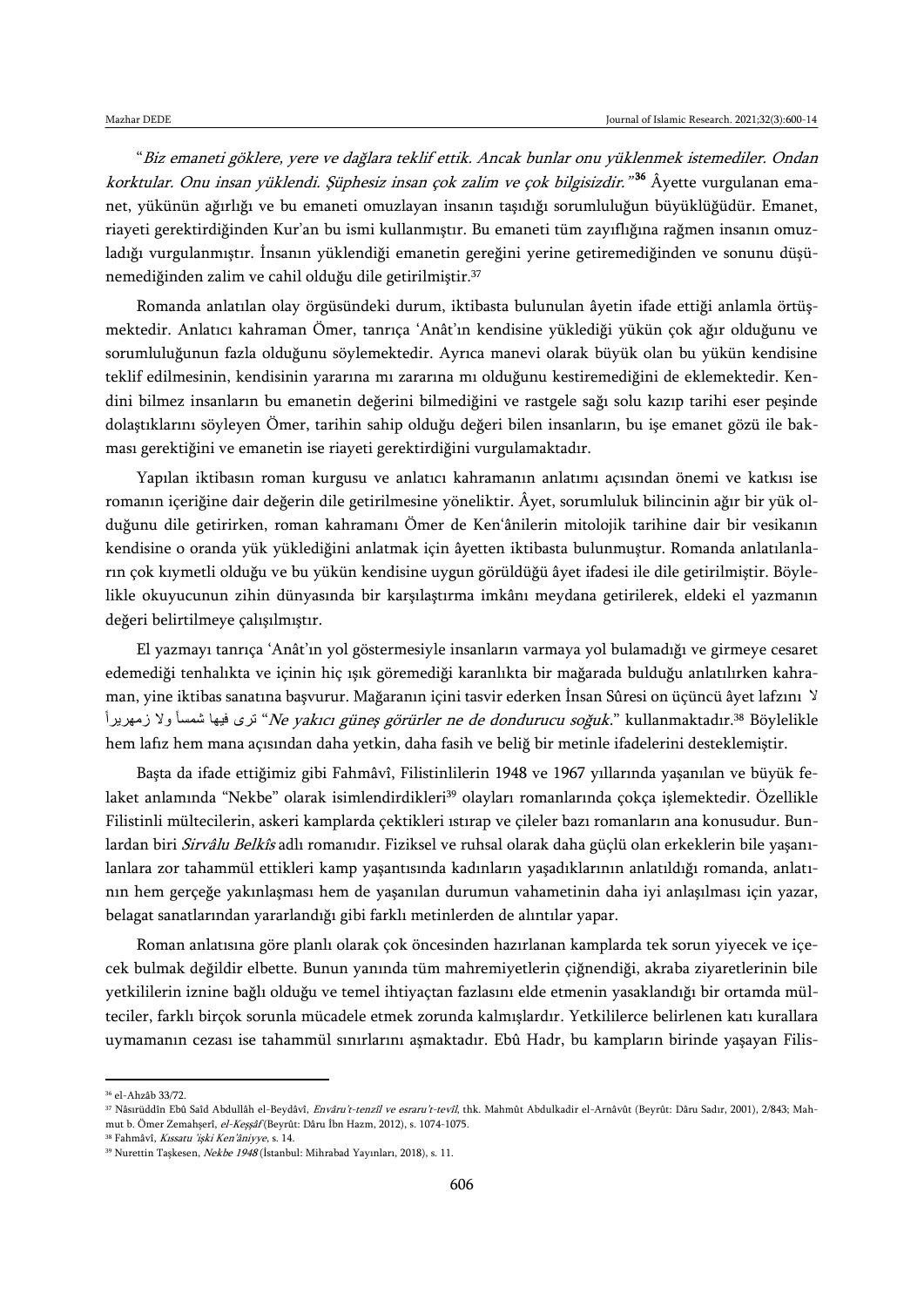tinlilerden biridir. Hayfa kentinde bağ bahçe sahibi ve hali vakti yerinde bir vatandaşken mülteci durumuna düşmüş ve bu kampa gelmek zorunda bırakılmıştır. Filistin'de eşi Saliha ile varlıklı bir hayat sürerken mülteci olması ve kampta yaşamak zorunda kalması onu oldukça etkilemektedir. Yaşadığı zorluklar bununla da sınırlı değildir. Bir gün kamptaki polisler, mülteci olmasına rağmen neden iki pantolona sahip olduğunu sorgulamak için kapısına dayanırlar. İstedikleri cevabı alamayınca da çocukları ve eşinin gözleri önünde dövmeye başlarlar. Anlatıcı kahraman bu dayak olayının şiddetini okurun zihnine gerektiği gibi yerleştirmek için âyetin ifadesini kullanmaktadır. Âyette Peygamberle birlikte olan Müslümanların nitelikleri anlatılırken ...وَالَّذِينَ مَعَهُ أَشِدًّاء عَلَى الْكُفَّارِ رُحَمَاء بَيْنَهُمْ.. ların nitelikleri anlatılırken ْ اً<br>ا َّ *sert, kendi aralarında merhametlidirler'*<sup>40</sup> şeklinde ifadeler kullanılmaktadır. Fahmâvî de kamptaki polislerin kendi aralarında son derece merhametli, vicdanlı ve yumuşak iken mültecilere karşı ise olabildiğince katı ve sert olduklarını aynı ifadelerle dile getirmektedir.<sup>41</sup>

Anlatının, okuyucu tarafından anlaşılması için iktibasta bulunulan ifade önemlidir. Yapılan karşılaştırma yaşanan olayın şiddetini kavratmaya yöneliktir. Sahabenin, mallarına, inançlarına ve hatta canlarına kast etmiş kafirlere karşı sert tavırları bilinen ve yaşananların sonucu olan bir durumdur. Yazar da polislerin kendilerine karşı tavırlarının sanki onların mal, namus ve canlarına kast edenlerin kendileriymiş gibi davrandıklarını ifade etmek için iktibas sanatını kullanmıştır. Hâlbuki topraklarına, mallarına ve canlarına saldırıp onları bu duruma getirenler yine kendilerine saldıranlardır.

Tüm zorluklara rağmen sabretmeleri gerektiği roman kahramanları tarafından dile getirilmektedir. Yaşadıkları çadırlarda tuvalet olmadığı için ihtiyaçlarını gidermek için gecenin bir vakti dışarıya çıkan Belkîs, Sâliha ve Hamde bir yanda vahşi hayvanların saldırılarına karşı dikkatli olmaya çalışırken öbür yanda kötü niyetli, ar ve namus bilinci olmayan düşmanların gözetlemelerine karşı birbirilerini uyarmaktadırlar. Bu zor şartlardan kurtulmanın anahtarının sabır olduğunu vurgulayan kahraman, âyetin نَّ إ ِ مَعَ الْعُسْرِ يُسْراً *Zorlukla beraber bir kolaylık vardır."*<sup>42</sup> şeklindeki ifadesini kullanarak arkadaşlarına teselli ْ vermeye çalışmaktadır.<sup>43</sup>

'Alâ Bâbi'l-Hevâ romanı, roman başkişisi Halîl'in Kırsal Gençlik Liderliği Konferansı'na katılmak için gittiği Almanya oradan Bulgaristan üzerinden Türkiye ve Suriye'ye geçişi esnasında yolda yaşadıklarını konu edinmektedir. Yazar, anlatıcı kahraman vasıtasıyla bireyi ve toplumu ilgilendiren önemli mesajlar da vermektedir. Devletlerin, sınır kapılarını dürüst, ahlaklı, insani değerlerin bilincinde olan ve emanet kavramının gereklerini yerine getirme noktasında hassasiyet sahibi memurlara teslim etmesi gerektiği mesajı vurgulanmaktadır. Toplumsal bir varlık olan bireyin, toplum içinde başkasının sınırlarını da gözetmesi gerektiği hatırlatılmaktadır. Yazarın vurgu yaptığı konulardan biri de insana güven konusunun gitgide problematik bir hal aldığı ve insanın davranışlarıyla kendisine olan güveni ortadan kaldırdığı meselesidir. Fahmâvî, bu konuları işlerken iktibas sanatından da faydalanmaktadır. Özellikle sınır kapılarındaki görevlilerin rüşvet almaları ile ilgili iktibasta bulunduğu hadisleri bir sonraki bölüme bırakarak âyetlerden yapılan iktibaslarla devam edelim.

Anlatıcı kahraman, Almanya'da aldığı arabasıyla Bulgaristan ve Türkiye üzerinden Suriye topraklarına geçmek için karayolunu kullanmaktadır. Yolda dikkatini çeken birçok olaydan bahseden anlatıcı, her ne kadar sürekli kötülüğü emreden bir nefis sahibi olsa da insanın dikkatli olması gerektiğini vurgu-

 $\overline{\phantom{a}}$ 

<sup>40</sup> el-Feth 48/29.

<sup>41</sup> Subhî Fahmâvî, Sirvâlu Belkîs (Hayfâ: Mektebetu Kullu Şeyin, 2014), s. 156-157.

<sup>42</sup> el-Haşir 94/5-6; et-Talâk 65/7.

<sup>43</sup> Fahmâvî, Sirvâlu Belkîs, s. 185.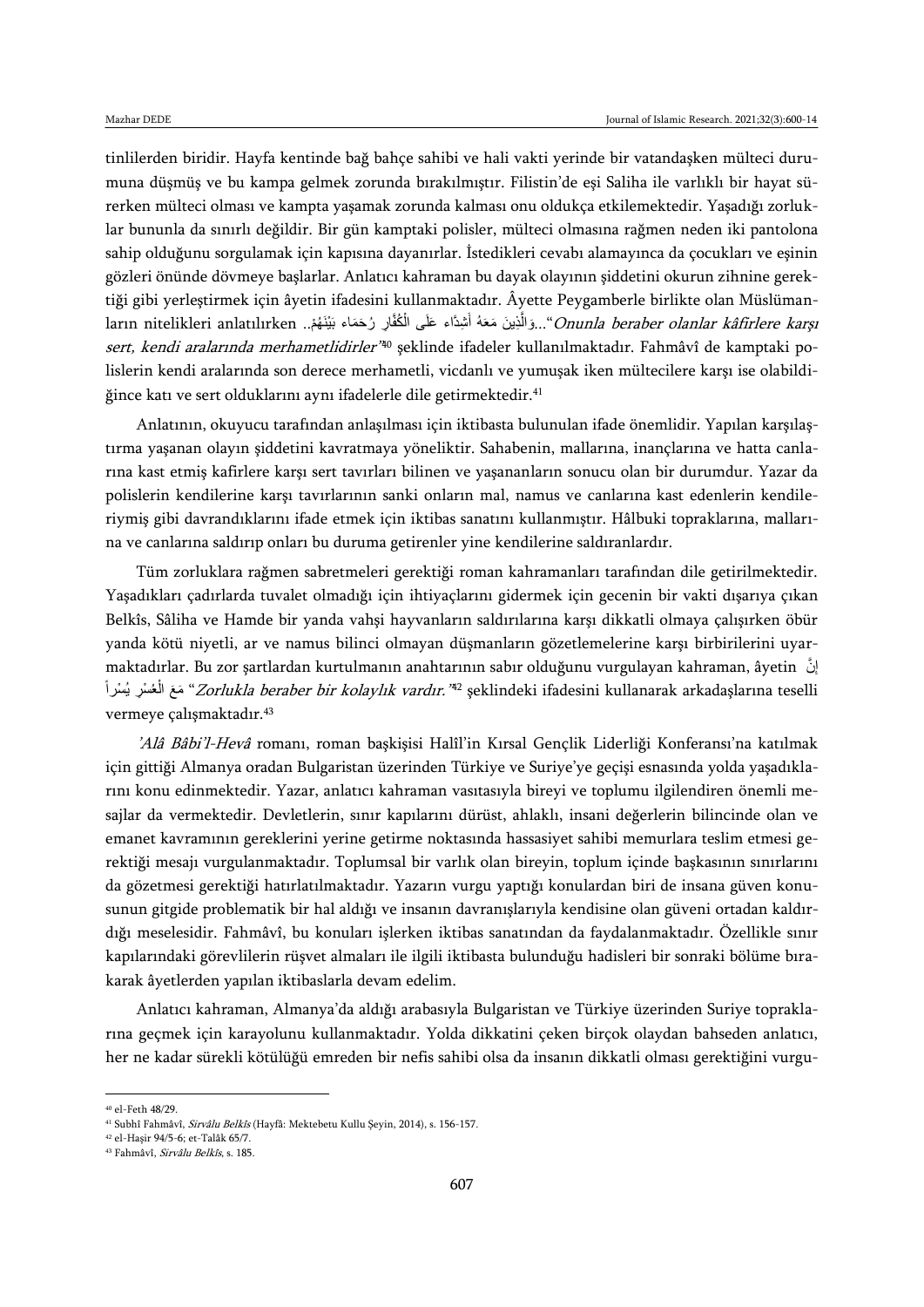lamaktadır. Daha önce yaşanılan tecrübelere de atıfta bulunarak, nefse hoş gelen eylemlerin her zaman olumlu sonuçlanmayabileceği, çünkü nefsin sürekli olarak sahibine kötülük telkin ettiği âyetten yapılan iktibas<sup>44</sup> ile dile getirmiştir.<sup>45</sup>

Turistik bir seyahatte yaşadıklarını okuyucuyla paylaşan yazar, bir yandan da okuyucuyu bazı konularda uyarmak istemektedir. Bunu yaparken de gerçekleştirmek istediği eylemi gerekçesini kutsal bir metinle desteklemektedir. Böylece okuyucuya eylemi gerçekleştirme arzusu altında yatan nedenin, insan olmanın doğal neticesi olduğu ve eylemden vaz geçmenin arka planında ise yaşanan tecrübenin etki ettiği anlatılmaktadır. İstifade edilen âyet,<sup>46</sup> lafzı güzelleştirdiği gibi manayı da genişletmiş ve vurgulamıştır.

Fahmâvî, romanlarında sık sık farklı konularla ilgili eleştirilerde bulunur ve kendi fikrini doğrudan veya dolaylı yollardan beyan eder. Eleştirdiği konular, bazı Arap ülkelerinde dinî inanışın bireyin toplumsal hayatında meydana getirdiği olumsuz sonuçlar, savaştan etkilenen Filistinlilerin yaşadığı kavramsal kavgalar ve insanın yeryüzünde yaratmış olduğu kaos ve savaşların birey hayatına olan etkisi gibi önemli konulardır. Özel olarak Filistin toplumu genel olarak da tüm dünyada yaşanan savaşlar ve bunun sonucunda insanların hayatlarını kaybetmesi, sakat kalmaları ile kadın ve çocukların yaşadıkları mağduriyetlerin tek kaynağının yine insan olduğu vurgusu hep göze çarpmaktadır. İnsanın, iktidar arzusu uğruna katliam da dahil hiçbir kötülükten geri kalmadığı, "barış" kelimesini ağzında düşürmediği halde devamlı olarak fitne fesat peşinde koştuğu "martı kuşu" ve "güvercin" metaforu ile anlatılmaktadır.<sup>47</sup> Sürekli olarak kan akıtma ve savaş çıkarma içgüdüsüne sahip insanın necis bir varlık olduğu hem karşılaştırma hem de iktibas sanatıyla dile getirilmektedir.<sup>48</sup>

Anlatıcı kahraman, insanların yeryüzünü bir savaş alanı haline getirdiği ve bunun bir sonucu olarak bir yok oluşa doğru süratli bir gidişatın dikkat çektiği konusunda düşüncelerini okuyucu ile paylaşırken günün birinde insanların da dinozorlar gibi yok olup olmayacağı konusunda kendi zihninde sorgulamalar yapmaktadır. Tek boynuzlu gergedana benzetilen insanın genel olarak içgüdüsel bir davranışla deli saçması işler yaptığını ve büyüleyici güzellikteki yaşam alanını yok ettiğini ifade etmektedir. Sürekli olarak kötülüğe hizmet eden ve canlıların yaşamlarına müdahale eden insan türünün fitne fesat üretme potansiyeli sahibi olarak yaratıldığı âyet lafzından<sup>49</sup> yapılan iktibasla anlatılmaktadır. Dolayısıyla bu özelliklere sahip bir varlığın yaşamayı da hak etmediği öne sürülmüştür. Filistin ve dünyanın başka birçok yerinde yaşanan savaşlar ve insanların bu savaşlar sonucunda yaşadıkları çile dolu hayatlar, anlatıcı kahramanı o kadar bezdirmiş ve kızdırmıştır ki, kahraman, bir köpeğin bile insandan daha erdemli olduğunu vurgulamaktadır. Kahramana göre insanın sinirleri, kurbanının akan kanını görmeyinceye kadar yatışmayan bir özelliğe sahiptir.<sup>50</sup>

Yazar, anlatıcı kahraman vasıtasıyla inandığı bir fikri dile getirmektedir. Bu fikri beyan ederken karşılaştırma, niteleme, benzetme, örnekleme ve iktibas gibi birçok sanattan faydalanarak okuyucuya mesajı güçlü bir şekilde vermeye çalışmaktadır. Hiç şüphesiz bu sanatların her biri anlama farklı bir şekilde katkı sağlamıştır. Ancak iktibasta bulunulan âyet, anlatıcının görüşünü destekleme ve okuyucuyu

<sup>44</sup> Yusuf 12/53.

<sup>45</sup> Subhî Fahmâvî, 'Alâ Bâbi'l-Hevâ (Beyrut: Dâru'l-Fârâbî, 2014), s. 218.

<sup>46</sup> Yusuf 12/53.

<sup>47</sup> Subhî Fahmâvî, Sadîkatî el-Yehûdiyye (Beyrut: Müessesetu'l-Arabiyyeti li'd-Dirasat ve'n-Neşr, 2015), s.94-95.

<sup>48</sup> Fahmâvî, Sadîkatî el-Yehûdiyye, s. 14.

<sup>49</sup> el-Bakara 2/30.

<sup>50</sup> Fahmâvî, Sadîkatî el-Yehûdiyye, s. 14-15.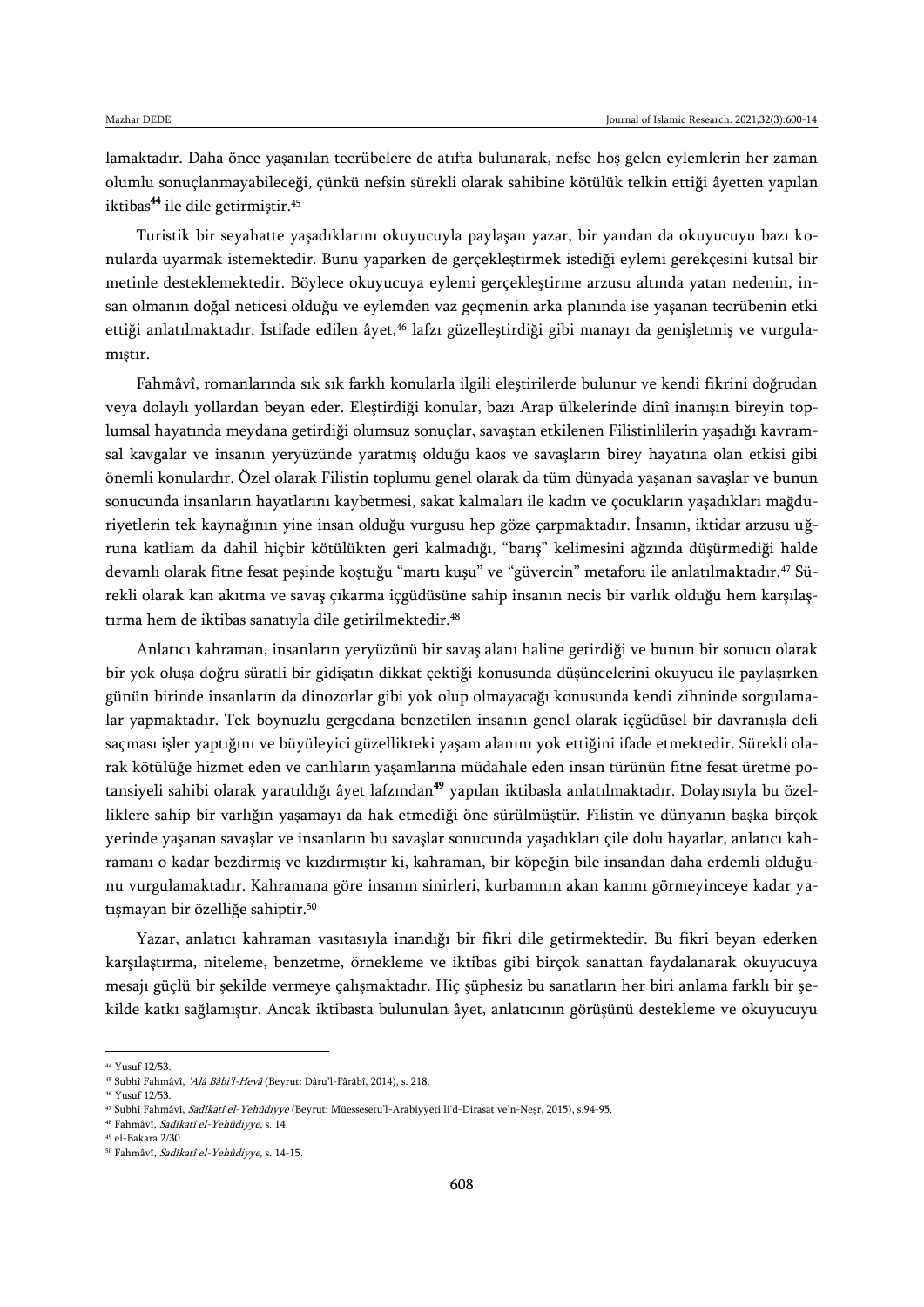bu konuda ikna etme açısından büyük pay sahibi olmuştur. Yapılan iktibas, anlamla da sınırlı kalmamış metni lafzen de süslemiş ve metinler arasında bir geçiş görevi görmüştür. Yapılan iktibasla ilgili dikkat çeken hususlardan biri de alınan ifadenin asıl metne uyumudur. Yazar, alıntıladığı lafzın öncesi ve sonrasını sebep sonuç ilişkisi bağlamında düşünerek metni oluşturmuş ve alıntının asıl metne yabancı kalmasına müsaade etmemiştir. Yapılan alıntı, anlatımın devamı niteliğinde olup metin inşasının bir parçası olma özelliğini göstermiştir.

Burada roman anlatısının bağlamı ile âyetin bağlamı arasında fark olduğunu düşünmekteyiz. Şöyle ki, Allah'ın bir halife olarak insanı yaratmasına karşılık meleklerin, bir itiraz gibi görünen yaratılacak bu varlığın zafiyet göstereceği ve bazı yasakları çiğneyeceği görüşünün anlatıldığı konu, Allah'ın, kimsenin bilemeyeceği bilginin kendisinde var olduğunu vurgulamasıyla son bulmaktadır. Burada "ben sizin bilmediklerinizi bilirim" ifadesi oldukça önemlidir. Müfessirlerden bazıları bu ifadenin, yaratılacak halifenin zafiyet göstermesine işaret ettiği gibi, peygamberler, nebiler, salihler ve fazilet sahibi kimselerin de bu halifenin soyundan gelecekleri bilgisinin Allah tarafından teyidi olduğunu ifade etmişlerdir.<sup>51</sup> Ayrıca iman, ilim ve irfanla donatılmış bu varlık, yeryüzünü imar etme görevini yerine getirmiş ve getirmeye devam etmektedir.<sup>52</sup> Her ne kadar tarihi süreç içerisinde meleklerin insanoğlu hakkında söylediklerinde haklı çıktıkları söylenmiş<sup>53</sup> olsa da sonraki âyetlerden insanın fazilet tarafının ağır bastığını söyleyebiliriz. Yapılan bu yorumların konumuzla ilgisine gelince anlatıcı kahraman da tıpkı meleklerin yaptığı gibi insanın zaafına hep vurgu yapmaktadır. Hâlbuki peş peşe gelen âyetlerde "ben sizin bilmediklerinizi bilirim" ifadesinden sonra melekler karşılık vermekten vaz geçmişlerdir. Kanaatimizce bu da insanın sahip olduğu fazilet tarafının ağırlığına işarettir.

İsrail ile Filistin arasında yıllardır devam eden savaştan doğrudan etkilenen binlerce insandan biri olan yazarın, savaşın insan, çevre ve diğer varlıklar üzerinde meydana getirdiği tahribat sonucunda Sadîkatî el-Yehûdiyye adlı romanda insana bakışı olumsuzdur. Bunu, kurgunun gereği olarak roman boyunca görmek mümkündür. Çünkü roman, Arap asıllı Cemal Kasım ile İsrail hayranı Yahudi asıllı Yâîl Âdem arasında, İsrail Filistin savaşı konusunda sürekli bir tartışma üzerine kurgulanmıştır. Hal böyle olunca anlatıcı kahramanın, insana bakışı İsrail'den kaynaklı genellikle olumsuzdur. Olumsuz olan bu düşüncelerini de desteklemek için yazar, âyetten<sup>54</sup> iktibasta bulunmuştur.

Konuyla ilgili son örnek yazarın 'Azbe adlı romanından olacaktır. Romanın başkişisi İmâd, önce çocukluğunda yaşadıkları zorlukları daha sonra ise vatanından ayrılışını ve vatanına duyduğu özlemi 'Azbe'ye anlatırken âyet lafzından istifade etmektedir. Çocuk yaşta dur durak bilmeden çalışmak zorunda kaldığını, gündüzleri işçilerle beraber çalıştığını, işçiler gittikten sonra ay ışığında çalışmaya devam etmek zorunda olduğunu anlatmaktadır. Bu çalışma temposunun dört mevsim devam ettiğini ifade eden İmâd, mevsimlerin değişmesiyle değişen tek şeyin yaptığı işin çeşidi olduğunu dile getirir. Bu kadar yoğun çalışmayı anlatırken Kureyş Sûresinde geçen وَالصَّنْفِ ,*onların kış ve yaz yolculukla*- " إيلافِهِمْ رِحْلَةَ الشِّتَاء وَالصَّنْفِ *rında güvenliği sağlamak için…"*<sup>55</sup> ifadesinden iktibasta bulunur.<sup>56</sup>

 $\overline{\phantom{a}}$ 

<sup>51</sup> Muhammed b. Cerîr Taberî, Tefsîru't-Taberî (Câmiu'l-beyân an te'vîli âyi'l-Kurân), thk. Abdullah b. Abdulmuhsin et-Türkî (Kâhire: Dâru Hicr, 2001), 1/477-491.

<sup>52</sup> Yakup Bıyıkoğlu, "Kur'ân'da Olumsuz Özellikleri Anlatılan İnsan ile Halife Oluşu Arasındaki Diyalektik İlişki", Uluslararası İslam ve Model İnsan Sempozyumu Bildiri Kitabı: 26-27 Nisan 2018, (Kahramanmaraş: Büyükşehir Belediyesi Yayınları, 2018), 2/481.

<sup>53</sup> Mustafa Öztürk, İlâhî Hitâbın Tefsiri (Ankara: Ankara Okulu Yayınları, 2020), 2/160.

<sup>54</sup> el-Bakara 2/30. <sup>55</sup> Kureyş 106/2.

<sup>&</sup>lt;sup>56</sup> Subhî Fahmâvî, 'Azbe (Beyrut: Dâru'l-Fârâbî, 2005), s. 164-165.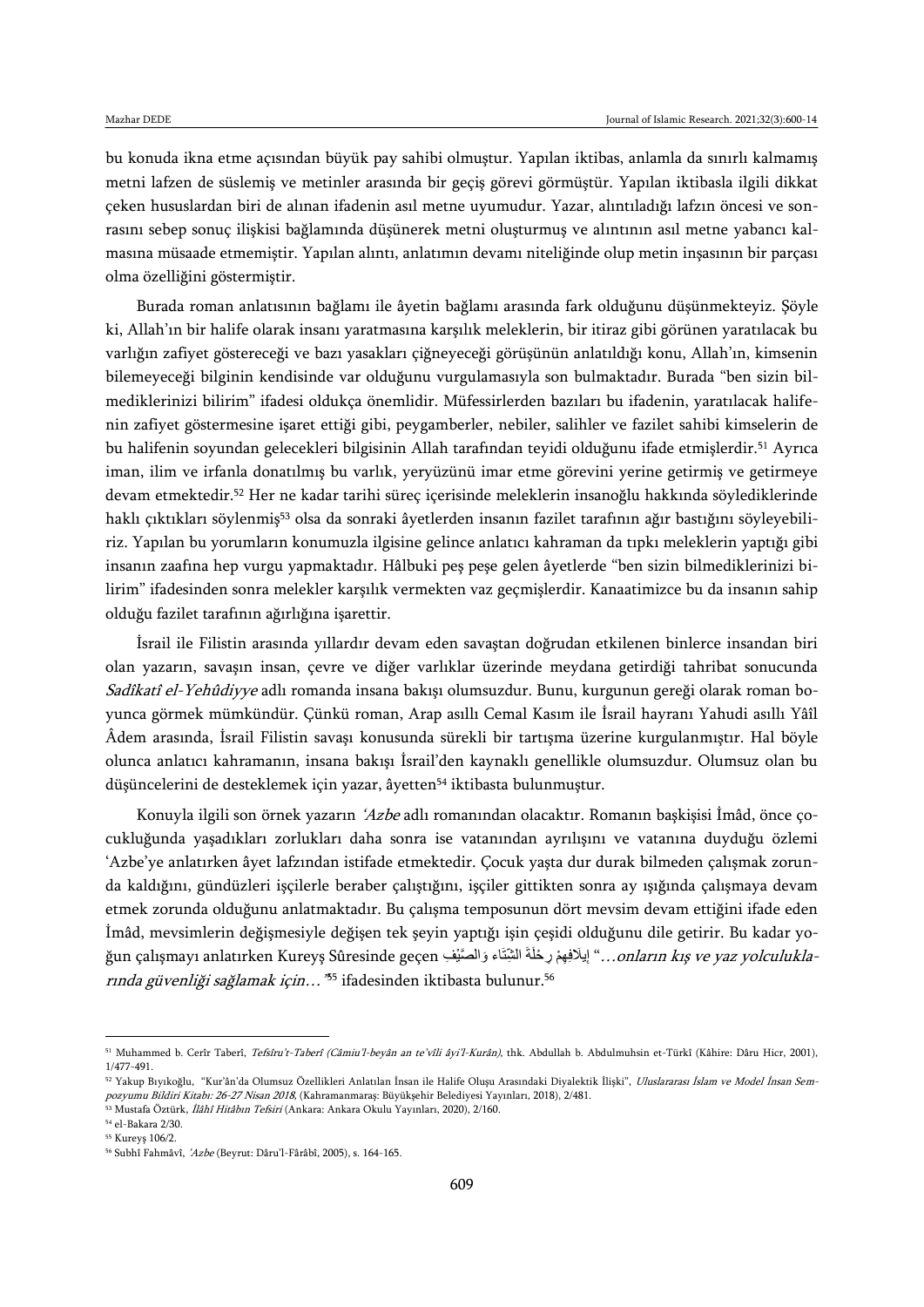$\overline{a}$ 

İktibasta bulunulan âyet ifadesi, anlatıya süreklilik anlamını katmış ve okuyucu nezdinde durumun anlaşılmasına katkı sağlamıştır. Âyette Kureyş kabilesinin ticaret yapmak üzere kış aylarında Yemen'e, yaz aylarında ise Şam'a gittikleri ve bu döngünün sürekliliğinin vurgulandığı ifade edilmiştir.<sup>57</sup> Anlatının bu kısmında yazarı âyetten iktibas yapmaya iten neden, detaylı bir şekilde anlattığı yaşantısını hem bilinen hem de daha öz bir ifade ile dile getirme arzusudur. Bunu gerçekleştirmek için yazar, Kureyş büyüklerinden Haşim (Amr) ile Muttalibin yaptıkları ticari anlaşmalar<sup>58</sup> sonucunda Mekkelilerin kervanlarla kışın Yemen, yazın ise Şam'a yaptıkları seyahati anlatan âyetin lafızlarından istifade etmiştir. Böylelikle kahramanın yaşadıkları, daha rahat okuyucuya aktarılırken metin de bu lafızlarla daha da güçlü hale getirilmiştir.

## HADİSLERDEN YAPILAN İKTİBASLAR

Fahmâvî, gerek Câhiliyye şairleri gerek modern şairlerin şiirlerinden, şarkı sözlerinden, ve daha farklı birçok metinden alıntılar yapmaktadır. Aslında yazara ait roman metinlerinin metinlerarasılık bakımından bu kadar renkli olmasını, yazarın genel kültür seviyesi ve sahip olduğu dünya görüşü ile yorumlamak mümkündür. Yazar, âyetler kadar olmasa da hadislerden de iktibasta bulunarak metnini hem lafzen hem de anlamca güçlendirme yolunu tercih etmektedir. İstifade ettiği hadislerin başında bazen "dinimiz şöyle söylemektedir" ya da "nebi şöyle buyurmaktadır" gibi ifadeler kullanmaktadır.<sup>59</sup> Ancak âyet veya hadisin iktibas olabilmesinin gereği olarak yazarın romanlarında bu ifadeleri kullanmadığı hadisleri seçtik.

'Alâ Bâbi'l-Hevâ, romanının özellikle son kısımlarında yazarın üzerinde ısrarla durduğu konuların başında Arap ülkelerinin sınır kapılarındaki görevli memurların rüşvet almaları ve çeşitli usulsüzlükler yapmalarıdır. Aslında yapılan bu eleştirilerin, romanın nasıl başladığıyla da sıkı bir ilişkisi vardır. Roman, Avrupa ülkelerine yapılan bir seyahat için kahramanın hava limanında yaşadıkları ile başlamaktadır. Dolayısıyla bir Avrupa ülkesine ait olan sınır kapısındaki işlemlerin yürütülmesi ile roman sonunda bir Arap ülkesinin sınır kapılarında görevlilerin niteliksel özellikleri ve işlerinde ehil olma durumlarının karşılaştırılması yapılmıştır. İki durum arasındaki farklılıklar, deyim yerindeyse anlatıcı kahramana cinnet geçirtmiştir. Suriye sınır kapısına gelen kahraman, burada işlerin tamamen usule aykırı ve rüşvetle yürütüldüğünü görünce bunun normlara aykırı ve dinen de haram olduğunu ifade etmek maksadıyla,

### الراشي والمرتشي في النار

"Rüşvet alan da veren de ateştedir." ifadesini kullanmaktadır. Anlatıcı kahraman Halîl, görevli memurun rüşvet aldığını görünce devletin sınırlarını emanet ettiği görevlisinin rüşvet aldığından ve rüşvet alan memurun da rüşvet alanın ve verenin ateşte olacağından haberi var mı? Diyerek zihin dünyasında bir sorgulamaya gitmektedir. Bu ifade kaynaklarımızda hadis olarak geçmektedir.<sup>60</sup>

Farklı ülkelerin sınır kapılarındaki uygulamaları karşılaştırma imkânı bulan ve tam bir Arap milliyetçisi olan anlatıcı kahraman, büyük sevinçle geldiği Suriye sınır kapısında, resmi işlemlerin her türlü değere muhalif olan rüşvetle yürütüldüğünü görünce okuyucuya dini bir metin üzerinden mesaj göndermektedir. Böylelikle yapılan eylemin hem devlet geleneğine hem de dinsel normlara aykırılığı güçlü bir şekilde ifade edilmiştir.

<sup>57</sup> Abdullah b. Ahmed b. Mahmud en-Nesefî, Tefsirü'n-Nesefî, thk. Mecdî Mansur (Kahire: el-Mektebetü't-Tevfîkiyye, 2014), 4/467.

<sup>58</sup> Muhammed Hamidullah, "el-İlâf veya İslam'dan Önce Mekke'nin İktisadi-Diplomatik Münasebetleri", çev. İsmail Cerrahoğlu, Ankara Üniversitesi İlahiyat Fakültesi Dergisi, 1961, sayı: 9, s. 221-222.

<sup>59</sup> Fahmâvî, 'Azbe, 116; Subhî Fahmâvî, el-Ermeletu's-Sevdâ (Amman: Mektebetu'l-Usreti'l-Urduniyye, 2015), s. 139.

<sup>60</sup> Taberânî Süleymân b. Ahmed b. Eyyûb, el-Mu*ʿ*cemü'l-evsa*ṭ*, thk. Târık İbn İvazullah - Abdülmuhsin b. İbrâhim el-Hüseynî (Kâhire: Dâru'l-Harameyn, 1995), s. 295-296.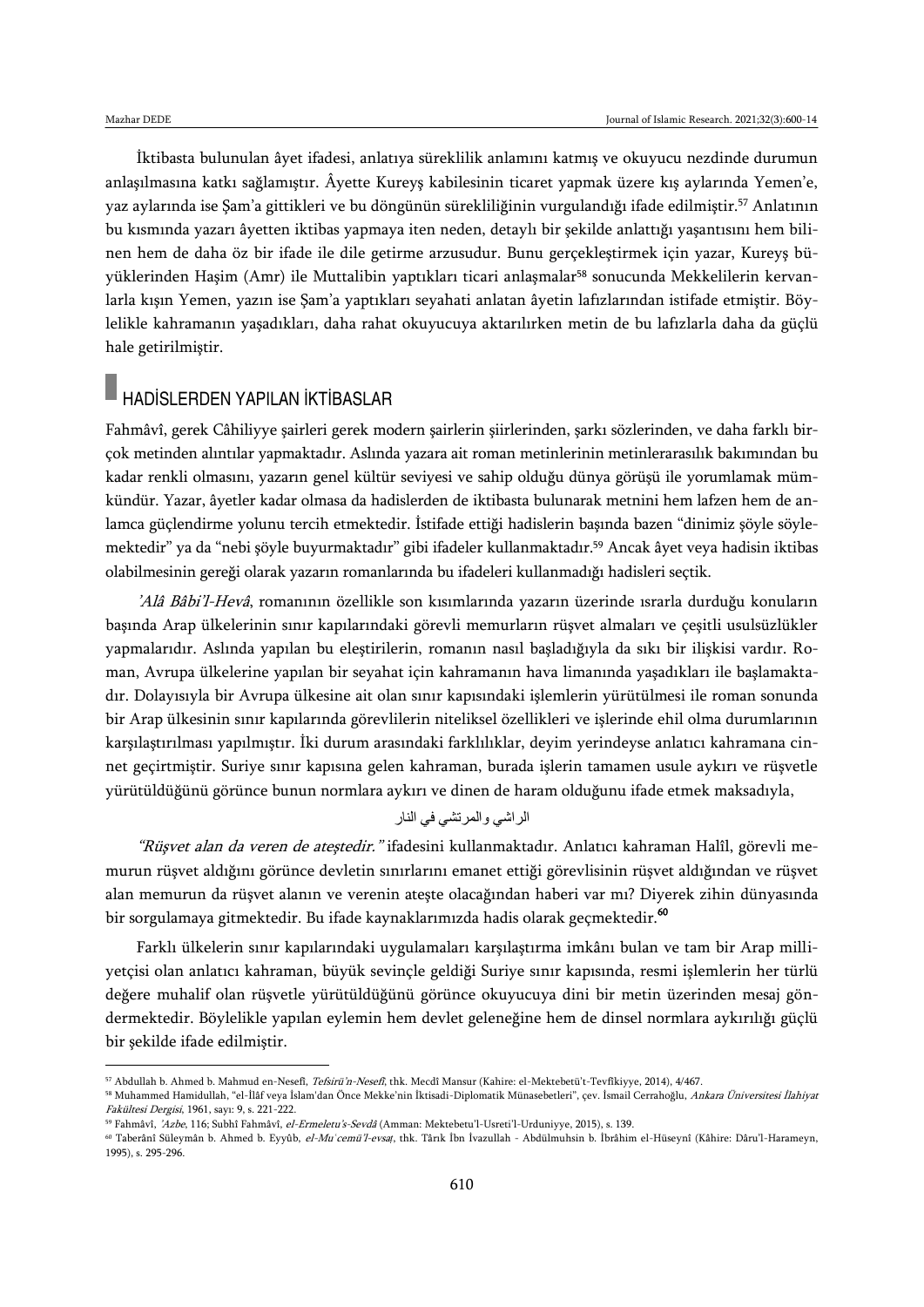Fahmâvî'nin romanlarında istifade ettiği tüm rivayetler hadis literatüründe güvenilir olarak bilinen kaynaklarda geçen rivayetler olmayabilmektedir. İstifade ettiği ibare hiçbir hadis kaynağında geçmediği halde halk arasında hadis olarak meşhur olmuş bir ifade ya da gerek metin gerekse de senet açısından zayıf hatta merdud olarak da kabul edilen bir ifade olabilir.

Sadîkatî el-Yehûdiyye adlı romanda, anlatıcı kahraman, nişanlı ve özgürlüğüne düşkün olan bir gencin sürekli olarak nikah merasiminden kaçmasını buna karşılık özelde nişanlısının genelde kadınların evlilikten beklentilerini anlatmaktadır. Burada Katoliklerin inancında evliliğin düğünden mezara kadar devam eden kesintisiz bir süreç olduğu vurgulanmıştır. Bunu ifade etmek için hiçbir hadis kaynağında geçmeyen ancak halk arasında hadis olarak bilinen

اطلبوا العلم من المهد الى اللحد

"Beşikten mezara ilim talep ediniz."

İfadesi ile yine senet açısından oldukça zayıf görülen hatta batıl olduğu söylenen,<sup>61</sup>

اطلبوا العلم ولو بالصّين

"İlim Çin'de dahi olsa onu alınız."

İfadelerine atıfta bulunularak,

من العرس الى اللحد

"Düğünden mezara…"

İfadesi kullanılmıştır.<sup>62</sup>

Romanın bu kısmında peyzaj mühendisi olan yazarın, söz mühendisliğini görmek mümkündür. Yazar, konunun okur tarafından anlaşılmasına yönelik olarak bazen kısa bir metin içerisinde Kur'an'da anlatılan Hz. Âdem ile Havvâ kıssasına atıfta bulunur. Bazen de hadis diye bilinen ifadenin lafızlarını alıp şarkı sözlerine başvurur. Ayrıca deyim ve atasözü kullanıp farklı birçok edebî sanatla ifadelerini süsleyip zenginleştirerek psikolojik bir tahlil yapar.

Yazarın âyet ve hadisten iktibasta bulunduğu önemli romanlarından biri de el-Ermeletu's-Sevdâ adlı romandır. Bu romanda öne çıkan tema, iki karşıt cins olarak kadın erkek çatışması ve bunun bir sonuca bağlanma eğilimidir. Anlatıcı kahramanlardan biri erkek, diğeri ise kadındır. Romanın her bölümü, sırayla bu iki kahramandan birinin düşüncelerini dışa vurmaya sahne olmaktadır. Yine böyle bir sahnenin ele alındığı pasajda erkeklerin, dışardan baskın oldukları görünse bile kadınların hâkimiyeti ellerinde bulundurdukları vurgulanmaktadır. Yazar, bu durumu الخادم القائد başlığı altında işlemektedir. Özellikle ataerkil toplumlarda her ne kadar maddi ve manevi bakımdan erkek, ailenin reisi ve lideri konumda ise de hâkimiyetin ve gücün kadınların elinde olup onların sözünün daima geçerliliği dile getirilmektedir. Böylesine üzerinde çokça söz söyleme imkanının olduğu bir konuda yazar, hadisten iktibasta bulunarak az kelimeyle çok manayı ifade etme gayretini göstermiştir. Her ne kadar senedinde zayıflık olduğu ve ravi zincirinde kopukluk meydana geldiği söylenmiş<sup>63</sup> olsa da anlatıcı kahraman خادمهم القوم سيد hadisini, lafzında değişiklik yaparak خادمهم القوم كبير şeklinde dile getirerek konuyu özetlemiştir.<sup>64</sup>

<sup>61</sup> es-Sehâvî Muhammed Abdurrahman, el-Makâsıdü'l-hasene fî beyâni kesîrin mine'l-ehâdîsi'l-müştehire *ʿ*ale'l-elsine, thk. el-Huşt Muhammed Osman (Beyrût: Dâru'l Kitabi'l-'Arabî, 1985), s. 121; Abdülazîz b. Abdullah b. Abdurrahman İbn Bâz, el-Fevâidu'l-'ilmiyye mine'd-durusi'l-Bâziyye, thk. Abdüsselam b. Abdullah es-Süleymân (Beyrût: Dâru'r-Risâleti'l-'Âlemiyye, 2009), 6/113-114.

<sup>62</sup> Fahmâvî, Sadîkatî el-Yehûdiyye, s. 187.

<sup>63</sup> Muhammed Abdurrahman, el-Makâsıdü'l-hasene fî beyâni kesîrin mine'l-ehâdîsi'l-müştehire *ʿ*ale'l-elsine, s. 395-396.

<sup>64</sup> Fahmâvî, el-Ermeletu's-Sevdâ, s. 209-211.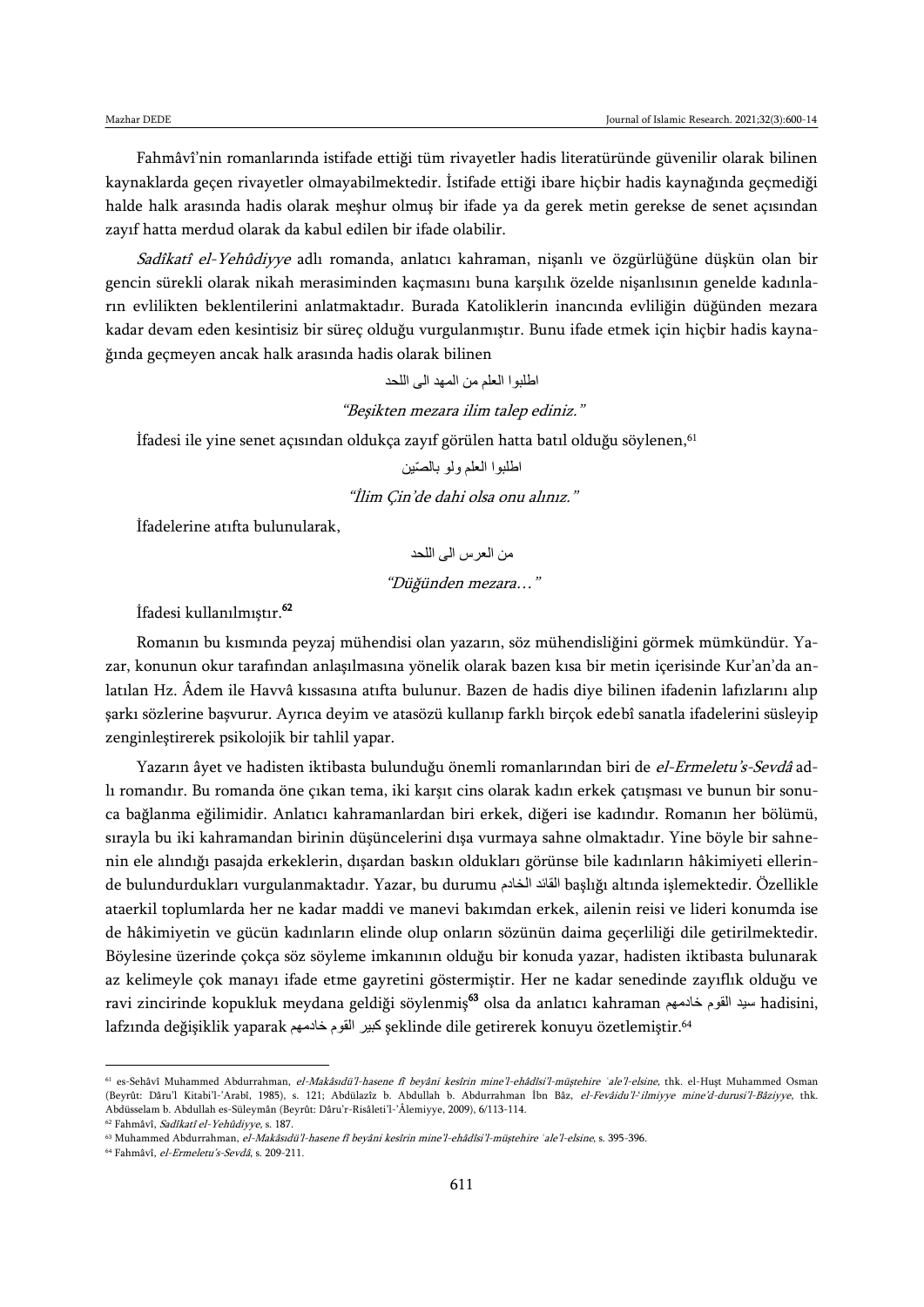Bazı Arap ülkelerindeki dinî yorumlardan kaynaklı farklı uygulamalar romanlarda eleştirilip tartışılan konulardan biridir. Kadının araba kullanması da Arap ülkelerin bazılarında dinsel nedenlere bağlanarak yasaklanmıştır. Fahmâvî, romanlarında bilinen ülke isimlerini kullanmaktan ziyade Vilayetü'r-Rimâl 'Arabiyye gibi kurgusal bir ismi tercih eder.<sup>65</sup> Anlatıcı kahramanın anlattığı olay bu ülkede geçmektedir. Anlatıya göre bir öğrencinin annesi şoförünün kullandığı özel arabasıyla genç öğretmenler Tağrîd ve Mâcide'yi ziyarete gelir. Şoför, öğrenci velisini bırakıp belirlenen saatte tekrar almak üzere oradan ayrılır. Gelmesi gereken saatte şoförün gelmemesi kadın velinin canını çok sıkar. Başkarakterden biri olan Tağrîd, kadına kendi arabasını niçin kendisinin sürmediğini sorması üzerine kadından, bunun dinen haram olduğu cevabını alır. Mâcide ve Tağrîd, birlikte İslam tarihinden Halve bint Ezver<sup>66</sup> gibi şahsiyetler üzerinden örnekler vererek dinin bunu yasaklamadığı konusunda kadını ikna çabası içerisine girerler. Ancak kadın, görüşünde ısrar etmeye devam eder. Bu sefer Mâcide, farklı bir yol deneyerek kendince kadındaki bu yanlış dinî inanışı yine dinî bir argümanla yıkmaya çalışır. Kadının sahip olduğu düşünceye işaretle aynı dinin

### لا يخلون رجل بامرأة إلّا وكان الشيطان ثالثهما

"Bir erkek yabancısı olduğu bir kadınla yalnız kalmasın. Aksi halde onların üçüncüsü şeytan olur."<sup>67</sup> emri gereğince yabancı bir erkekle kadının yalnız kalmasını da yasakladığını iktibas sanatından yararlanarak ve alaycı bir dil kullanarak ifade eder. Anlatıcı kahraman, bir dinin, kadının araba kullanmasını yasaklayamayacağını, kadının düşüncesinin doğru olması halinde ve kadının, yabancısı olduğu şoförle de yalnız kalamayacağı da göz önünde bulundurulursa yapılacak şeyin arabanın kapılarının açık olacak şekilde trafikte yolculuk etmesi olduğunu yine alaycı bir dil kullanarak ifade etmektedir.<sup>68</sup>

Yapılan iktibasla hem kurgudaki karaktere hem de okuyucuya bazı düşüncelerle ilgili görüşleri tekrar gözden geçirme imkânı sağlanmıştır. Karakterden birinin dinsel gereçlere dayanarak katı bir şekilde savunduğu bir düşünce, aynı alanda ancak daha sağlam bir delille karşıt bir düşünce geliştirilerek bastırılmıştır. Aynı alanda birbirine zıt iki ayrı görüşün olamayacağı gözler önüne serilerek tabir yerindeyse zihinlerde bir beyin fırtınası koparılmıştır.

Fahmâvî, bazen romanlarında dinî bir konuyu tenkit eder. 'Azbe adlı romanda eleştirilen husus, beş vakit namazın camide kılınmasına dair hükümdür. Konunun geçtiği pasajda roman kahramanı İmâd, din adamlarının namazı mescitte kılmayan İbn Ma'yûf'u 15 değnek cezasına çarptırmalarına şahit olur. İbadetlere karşı ilgisizliği ile bilinen şahsın sonraki her namazı mescitte kılmamasına karşılık bu cezanın katlanacağını duyan İmâd, kendi zihin dünyasında konuyu eleştirir. Eleştirdiği bir başka konu ise kadınların çarşaf giymeye ve peçe takmaya zorlanmaları meselesidir. İmâd, yaşadığı toplumda bu konuları toplumsal baskıdan ötürü dile getiremediği için ancak kendi zihninde tartışabilmektedir. Yazar, bir hata olarak gördüğü bu iki konuyu İmâd'ın elle düzeltemediğini, diliyle de haykırmanın mümkün olmadığını ve geri kalan şeyin ancak bunları hoş görmeyip kendi zihin yapısı içerinde tartışmaya açmak olduğunu ifade ederken hadisten iktibasta bulunur. Üçüncü şahıs anlatıcının olduğu romanda İmâd'ın içinde bulunduğu durum hadiste geçen *"..bu da imanın en zayıf noktasıdır."*% Ifadesi ile dile getirilmiştir.<sup>70</sup>

<sup>65</sup> Fahmâvî, Hurmetân ve mahrem, s. 84, 205.

<sup>66</sup> Kasım Kırbıyık, "Havle bint Ezver", TDV İslâm Ansiklopedisi, İstanbul 1997, c.16, s. 538.

<sup>67</sup> Tirmizî Muhammed b. Îsâ b. Sevre, Sünenü't-Tirmizî, thk. el-Elbânî Muhammed Nasıruddîn (Riyâd: Mektebetü'l-Me'ârif, 1996), s. 278.

<sup>68</sup> Fahmâvî, Hurmetân ve mahrem, s. 216-218.

<sup>69</sup> Müslim, "İmân", 78.

<sup>70</sup> Fahmâvî, 'Azbe, s. 224-225.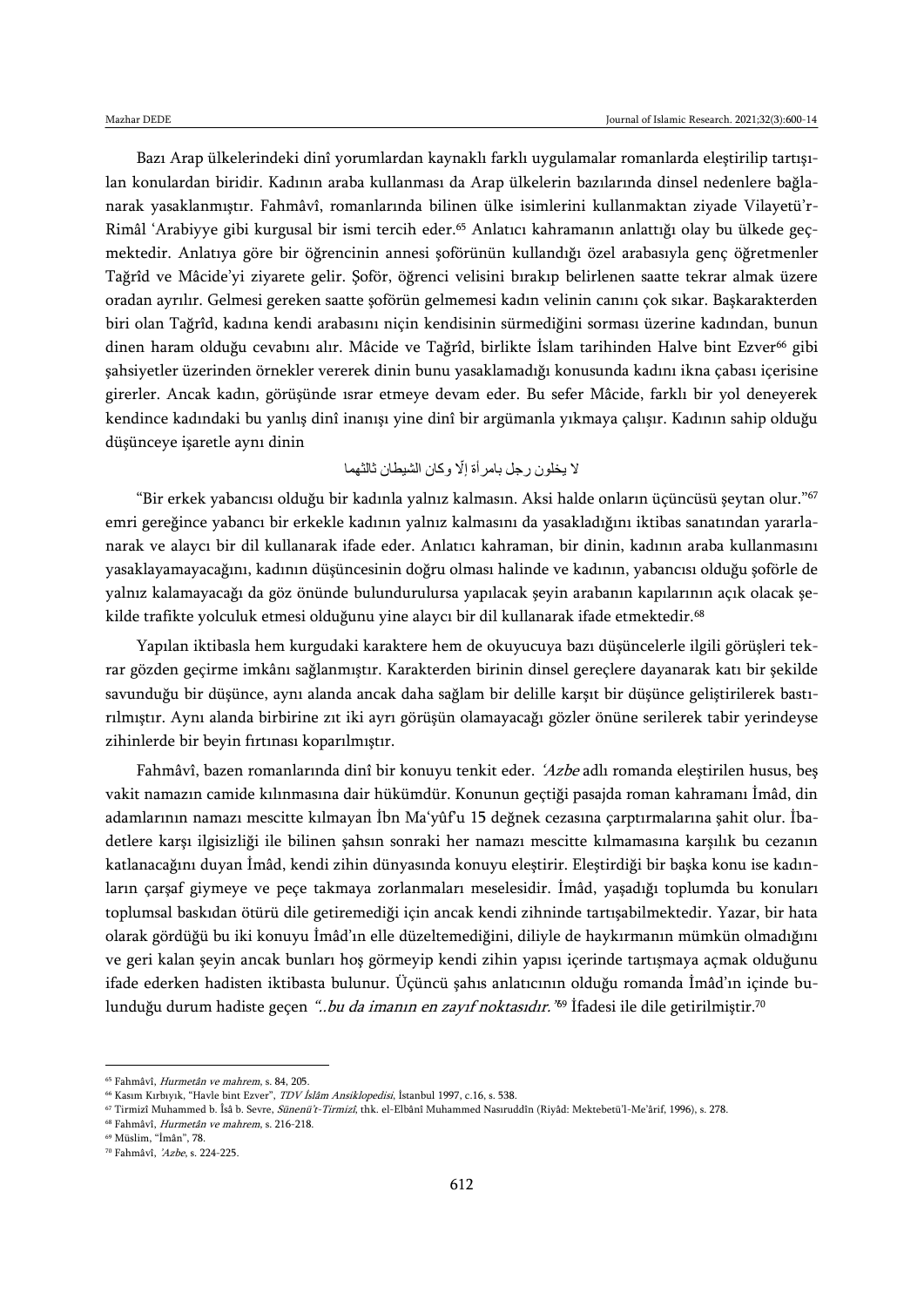Hadisten yapılan iktibasla, kurguda anlatılan olay ve kahramanın içinde bulunduğu durum özetlenmiştir. Toplumsal baskıdan çekindiği için düşüncelerini ancak dertleştiği hayali sevgilisi 'Azbe'yle paylaşan kahramanın çaresizliği ve zayıflığı hadisin ifadesi ile dile getirilmiştir. Böylelikle örtülü bir anlatımla hem bireyin içinde bulunduğu toplumsal bir durum dile getirilmiş hem de metinler arası geçiş yapılarak mana ve lafız zenginleştirilmiştir.

İnceleyeceğimiz son örnek, yazarın anlatımı zenginleştirmek ve muhatabı ikna etmek amacıyla âyet ile hadisi birlikte kullandığı bir örnektir. Bir önceki örnekte anlatılan konunun devamı olan pasajda, misafir kadın Cevâhir kızının öğretmenleri olan Tağrîd ve Mâcide'yi ziyaretinde onlara özel hayatından biraz bahsetmektedir. Eşinin üçüncü karısı olduğunu söyleyince kahramanlardan biri olan Mâcide, dördüncüsünün de yolda olabileceğini mizahi bir tarzda ifade etmektedir. Buna karşılık Cevâhir, kocasına bu konuda karışmadığını, kendisine düşenin onun çocuklarına, evine ve kendisine yapması gereken bakımı yapmak olduğunu dile getirir. Buna karşılık diğer karakter Tağrîd, doğrusunun bu olduğunu dile getirirken hem âyetten hem de hadisten iktibasta bulunarak muhatabı verdiği kararında başarılı gördüğünü anlatmak istemiştir.<sup>71</sup> Bir eylemi gerçekleştirmek isteyen birinin, eninde sonunda bu amacını gerçekleştireceğini ifade ederken,

وَلَوْ كُنتُمْ فِي بُرُوجٍ مُّشَيَّدَةٍ.

"*Sağlam kalelerde olsanız dahi"*"2 âyetinden istifade eden Tağrîd, utanma duygusundan yoksun bir şahsın akla gelebilecek her şeyi yapabileceğini ve bunun önüne geçmenin mümkün olmadığını da

إذا لم تستح فاصنع ما شئت

"Utanmazsan dilediğini yap"<sup>73</sup> anlamındaki hadisten istifade ederek dile getirmiştir. Roman kahramanının hadisle vermek istediği mesaj, kişiyi kontrol eden en büyük amilin haya duygusu olduğudur. Utanma duygusundan yoksun olanın her türlü eylemi gerçekleştireceği vurgulanmıştır. Böylelikle anlatıcı kahraman konuyla ilgili düşüncelerini hem âyet ve hadisle süslemiş hem de muhatabı zihnen rahatlatacak yüksek bir ikna seviyesine çıkarmıştır. Anlatıcı kahraman, sözdizimsel olarak da dikkat çeken bir başarı göstermiştir. Âyet, hadis ve kendi metni arasında bir uyumluluk yakalamış ve iktibasta bulunduğu her iki ifadenin de kendi metninin inşasında sadece bağlantı sağlayan değil aynı zamanda anlatımın birer parçası olmasını da sağlamıştır.

## SONUÇ

Filistin asıllı Ürdünlü roman ve hikâye yazarı Subhî Fahmâvî'nin en çok istifade ettiği kaynakların başında Kur'an ve hadis kaynakları gelmektedir. Yazar, hep aynı âyet veya hadisten istifade etmek yerine konu aynı olsa da farklı âyet ve hadisten iktibasta bulunmayı tercih etmektedir. Fahmâvî, âyet ve hadisten rastgele iktibasta bulunmaz. İstifade ettiği âyet veya hadis, anlamı daha güçlü ve vurgulu kılmakla beraber anlatımın da bir aracı olma görevini görmektedir. Yazarın iktibasta bulunduğu ifade bazen bir kahramanın diğer bir kahramana karşı sunduğu bir argüman, bazen anlatıcının düşüncelerini vurgulamak ve daha kararlı ifade etmek için istifade ettiği bir metin, bazen de toplumun bir kesimi tarafından kullanılan din diline dair bir örnek olmaktadır. Yapılan iktibasla zaman zaman aynı medeniyete dair geçmiş ile şimdiki yaşantı arasındaki farka da dikkat çekilmektedir. Yazar, bir konuyla ilgili âyet ya da

<sup>71</sup> Fahmâvî, Hurmetân ve mahrem, s. 203-204.

<sup>72</sup> en-Nisa 4/78.

<sup>73</sup> Muhammed b. İsmail el-Buhârî, Sahîhu'l-Buhârî (Beyrut: Daru'l İbn Kesîr, 2002), "Edeb" 78.